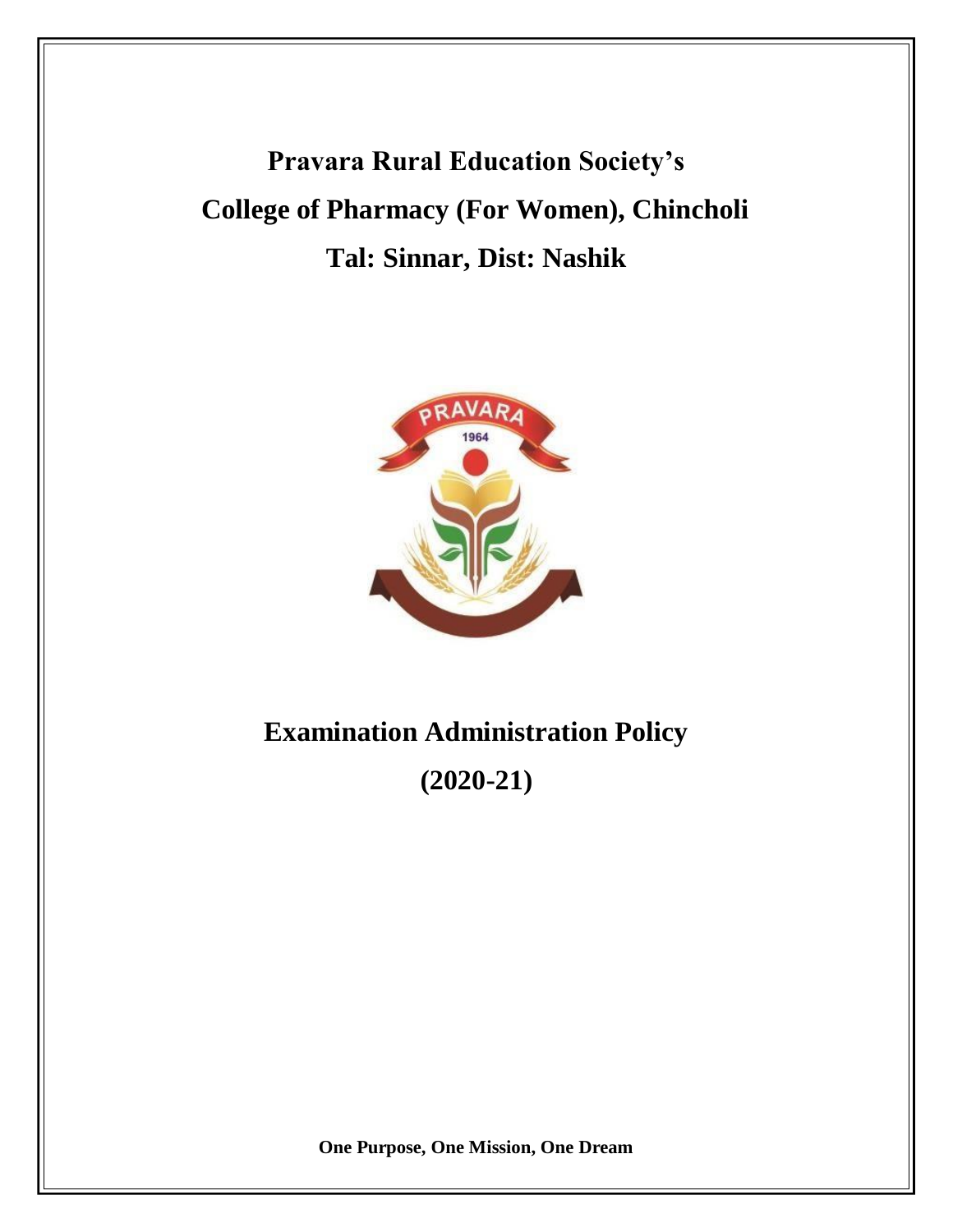## **VISION**

To emerge as the most preferred pharmacy educational institute with global recognition and developing competent and socially sensitive pharmacists committed to healthcare needs of society.

## **MISSION**

- To develop students as global citizen with conscience, commitment and dedication.
- To create world class facilities and ambience for advanced level of teaching, research and practical training.
- To recruit and retain highly motivated and qualified faculty to promote the cause of teaching and learning.

### **PROGRAM OBJECTIVES (POS)**

The Program Outcomes of Bachelor in Pharmacy course are:

- 1. An ability to demonstrate knowledge of Pharmaceutical and Life Sciences
- 2. An ability to identify, formulate and solve problems related to Pharmaceutical Industry, Community & Hospital Pharmacy.
- 3. An ability to design, implement, and evaluate a Pharma-based systems, process, component, or program to meet desired needs with appropriate consideration for public health and safety, cultural, societal and environmental considerations.
- 4. An ability to design and conduct experiments, as well as to analyze and interpret data.
- 5. An ability to use current techniques, skills, and modern tools necessary for pharmaceutical practice.
- 6. An ability to analyze the local and global impact of pharmacy on individuals, organizations, and society.
- 7. An ability to understand the impact of the professional pharmaceutical solutions in societal and environmental contexts for sustainable development.
- 8. An understanding of professional, ethical, legal, security and social issues and responsibilities.
- 9. An ability to function effectively individually and on teams, including diverse and multidisciplinary, to accomplish a common goal.
- 10. An ability to communicate effectively on complex pharmaceutical activities with the pharmacy community and with the society at large.
- 11. Recognition of the need for and an ability to engage in continuing professional development.
- 12. An understanding of pharmaceutical principles and apply these to one's own work, as a member and leader in a team, to manage projects.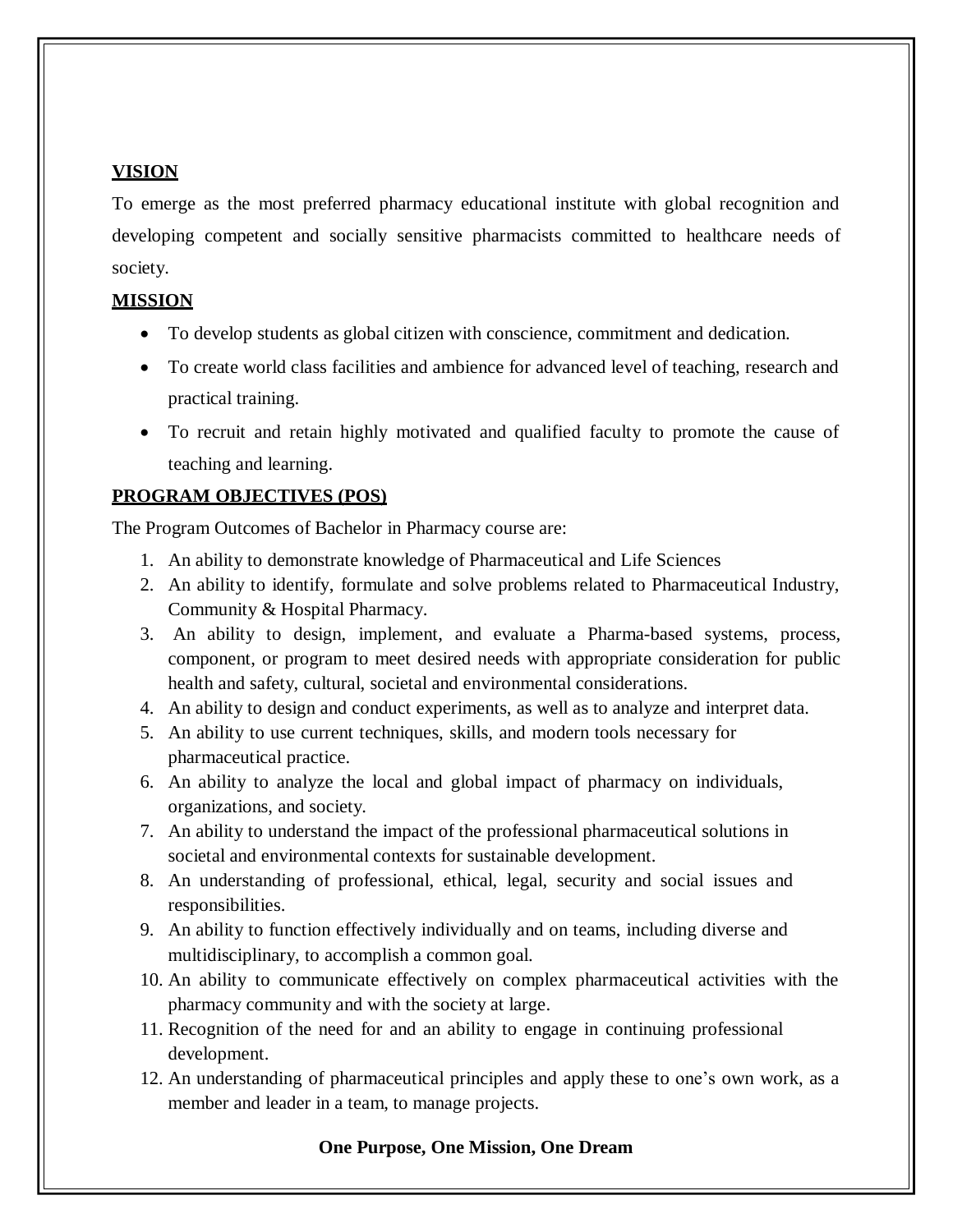#### **Introduction:**

The College's Technical Standards state that student pharmacists must demonstrate compassion, integrity, and a concern for others. This requires a professional and ethical demeanor appropriate to educational level, responsibility for personal actions, and emotional stability under stressful conditions that may come from their professional education.

This examination policy was designed with these standards in mind and with input from both faculty and students. The policy's purpose is to provide expectations for student conduct related to examinations and ensure examinations given at the College of Pharmacy are adequately and consistently administered and supervised to minimize opportunities for dishonesty. Aside from maintaining academic integrity, examination procedures prepare the student for the stringent expectations of the professional licensure process.

Students should be empowered to uphold the highest degree of academic integrity and to expect the same of their classmates. It is understood that not every possible scenario regarding academic integrity can be covered within a policy; therefore, the College and its faculty may take reasonable measures to enforce the spirit of this policy in keeping with the expectations of society and the profession of pharmacy.

#### **Objective:**

Evaluation/ Examination is the process of determining the extent to which the objectives of education are achieved. Needless to say that the objectives of education to prepare our students to be successful and happy in 21st century are to develop thinking, emotional , technological and social skills, team work and good character. CIE implemented in the right spirit aimed to achieve these objectives. Thus we can hope to continue to focus on the process over content, ensuring balance between performances in End Semester Examinations and developing students' full and unique potentials. Most important is that efforts to analyse and improve the examination system as per the standards so that our students should not lag behind to compete at global level.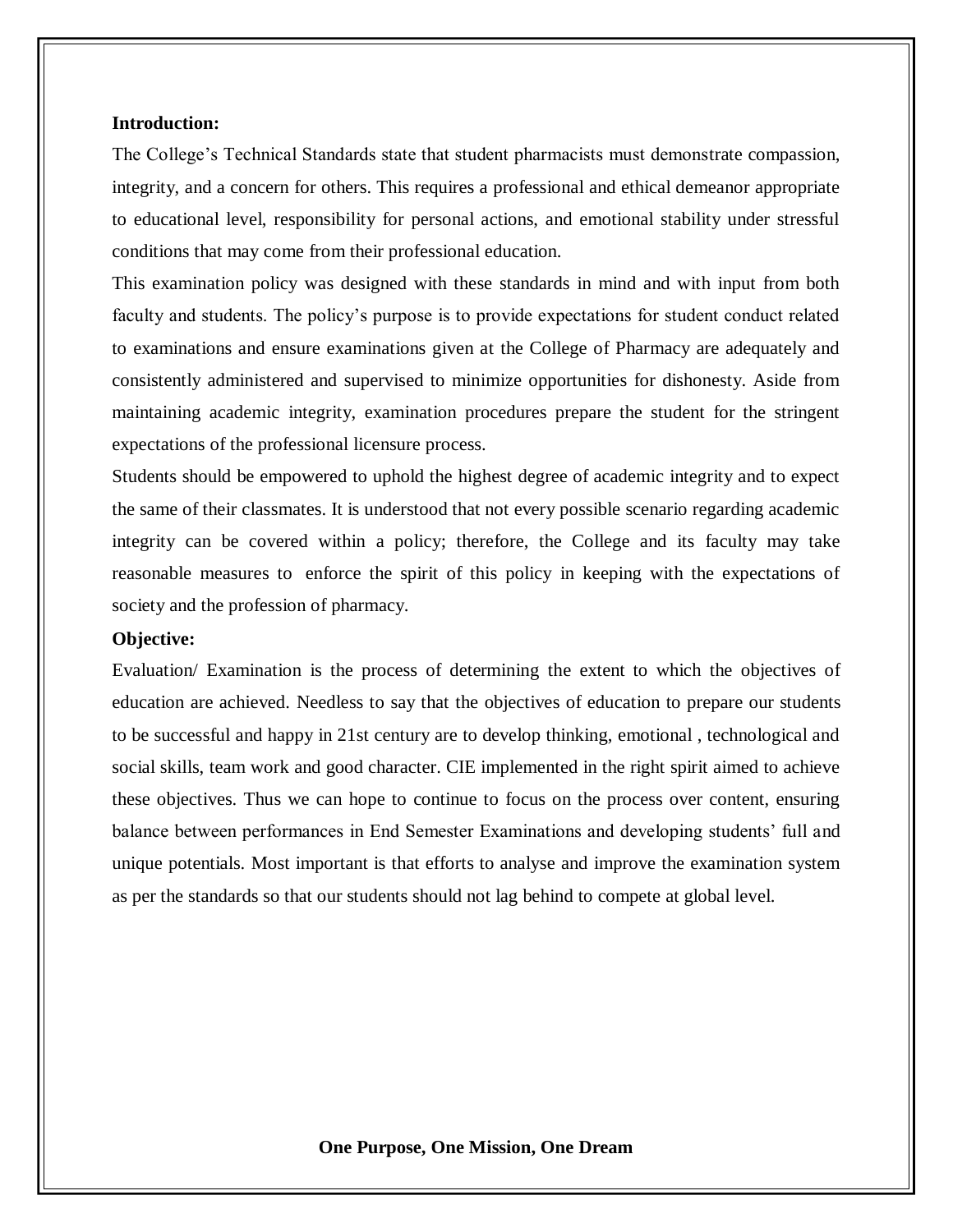#### **RULES FOR B. PHARM. EXAMINATIONS (SEMESTER SYSTEM)**

**Medium of instruction and examinations** Medium of instruction and examination shall be in English.

**Working days in each semester** each semester shall consist of not less than 90 working days. The odd semesters shall be conducted from the month of June/July to November/December and the even semesters shall be conducted from December/January to May/June in every calendar year.

**Attendance and progress** A candidate is required to put in at least 80% attendance in individual courses considering theory and practical separately. The candidate shall complete the prescribed course satisfactorily to be eligible to appear for the respective examinations.

**Minimum credit requirements** The minimum credit points required for award of a B. Pharm. degree is 208. These credits are divided into Theory courses, Tutorials, Practical, Practice School and Project over the duration of eight semesters. The credits are distributed semesterwise as shown in Table IX. Courses generally progress in sequences, building competencies and their positioning indicates certain academic maturity on the part of the learners. Learners are expected to follow the semester-wise schedule of courses given in the syllabus. The lateral entry students shall get 52 credit points transferred from their D. Pharm program. Such students shall take up additional remedial courses of 'Communication Skills' (Theory and Practical) and 'Computer Applications in Pharmacy' (Theory and Practical) equivalent to 3 and 4 credit points respectively, a total of 7 credit points to attain 59 credit points, the maximum of I and II semesters.

#### **Examinations/Assessments**

The scheme for internal assessment and end semester examinations is given in Table – below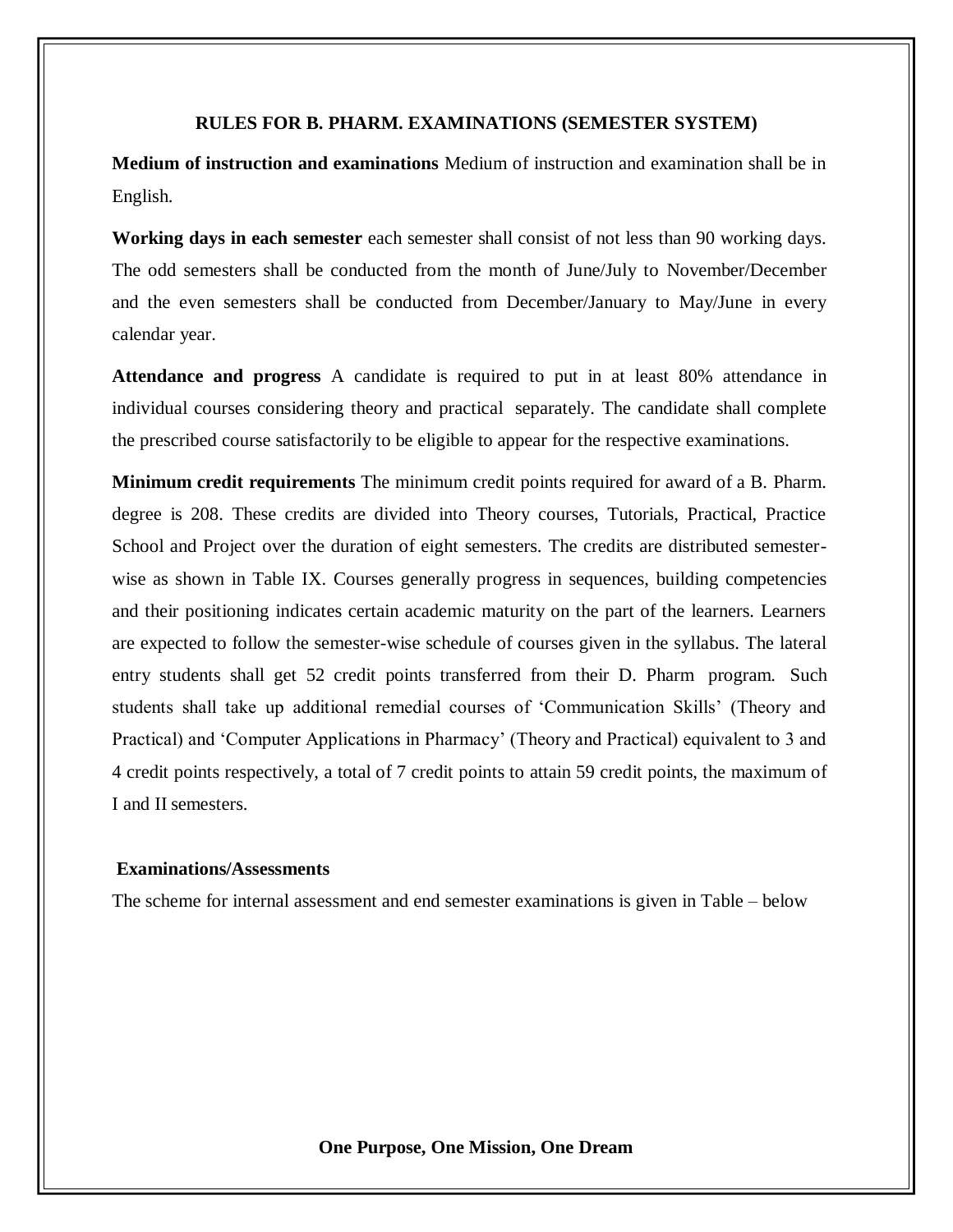| <b>Course</b>        |                                                       | <b>Internal Assessment</b> |                                        |                                  |                    | <b>End Semester Exams</b> | <b>Total Marks</b>                                |                                        |
|----------------------|-------------------------------------------------------|----------------------------|----------------------------------------|----------------------------------|--------------------|---------------------------|---------------------------------------------------|----------------------------------------|
| code                 | Name of the course                                    | <b>Continuous</b><br>Mode  | <b>Sessional Exams</b><br><b>Marks</b> | <b>Duration</b>                  | <b>Total</b>       | <b>Marks</b>              | <b>Duration</b>                                   |                                        |
| <b>BP101T</b>        | Human<br>Anatomy<br>and Physiology<br>I-Theory        | 10                         | 15                                     | 1 <sub>hr</sub>                  | 25                 | 75                        | 3 Hrs                                             | 10<br>$\mathbf{0}$                     |
| <b>BP102T</b>        | <b>Pharmaceutical Analysis I</b><br>$-$ Theory        | 10                         | 15                                     | 1 <sub>hr</sub>                  | 25                 | 75                        | 3 Hrs                                             | 10<br>$\boldsymbol{0}$                 |
| <b>BP103T</b>        | Pharmaceutics I – Theory                              | 10                         | 15                                     | $1 \text{Hr}$                    | 25                 | 75                        | 3 Hrs                                             | 10<br>$\overline{0}$                   |
| <b>BP104T</b>        | Pharmaceutical<br>Inorgan<br>ic Chemistry – Theory    | 10                         | 15                                     | 1 <sub>hr</sub>                  | 25                 | 75                        | 3 Hrs                                             | 10<br>$\mathbf{0}$                     |
| <b>BP105T</b>        | Communication skills -<br>Theory                      | 5                          | 10                                     | 1 <sub>hr</sub>                  | 15                 | 35                        | $1.5$ Hrs                                         | 50                                     |
| BP106RBT<br>BP106RMT | Remedial<br>Biolog<br>V/<br>Mathematics $-$ Theory*   | 5                          | 10                                     | 1 <sub>hr</sub>                  | 15                 | 35                        | $1.5$ Hrs                                         | 50                                     |
| <b>BP107P</b>        | Human<br>Anatomy<br>and<br>Physiology – Practical     | 5                          | 10                                     | 4 Hrs                            | 15                 | 35                        | 4 Hrs                                             | 50                                     |
| <b>BP108P</b>        | <b>Pharmaceutical Analysis I</b><br>- Practical       | 5                          | 10                                     | 4 Hrs                            | 15                 | 35                        | 4 Hrs                                             | 50                                     |
| <b>BP109P</b>        | Pharmaceutics $I -$<br>Practical                      | 5                          | 10                                     | 4 Hrs                            | 15                 | 35                        | 4 Hrs                                             | 50                                     |
| <b>BP110P</b>        | Pharmaceutical<br>Inorgan<br>ic Chemistry - Practical | 5                          | 10                                     | 4 Hrs                            | 15                 | 35                        | 4 Hrs                                             | 50                                     |
| <b>BP111P</b>        | Communication skills<br>Practical*                    | 5                          | 5                                      | 2 Hrs                            | 10                 | 15                        | 2 Hrs                                             | 25                                     |
| BP112RBP             | Remedial Biology-<br>Practical*                       | 5                          | 5                                      | 2 Hrs                            | 10                 | 15                        | 2 Hrs                                             | 25                                     |
|                      | <b>Total</b>                                          | 70/75 \$/80#               | 115/125 \$/130#                        | $24\frac{8}{26}$ #<br><b>Hrs</b> | 185/200 \$ / 210 # | 490/525*/<br>$540^{#}$    | $31.5/33$ <sup>\$</sup> /<br>35<br>$H$ <b>Hrs</b> | $675/725$ <sup>y</sup> /<br>$750^{\#}$ |

**Schemes for internal assessments and end semester examinations semester wise - Semester I**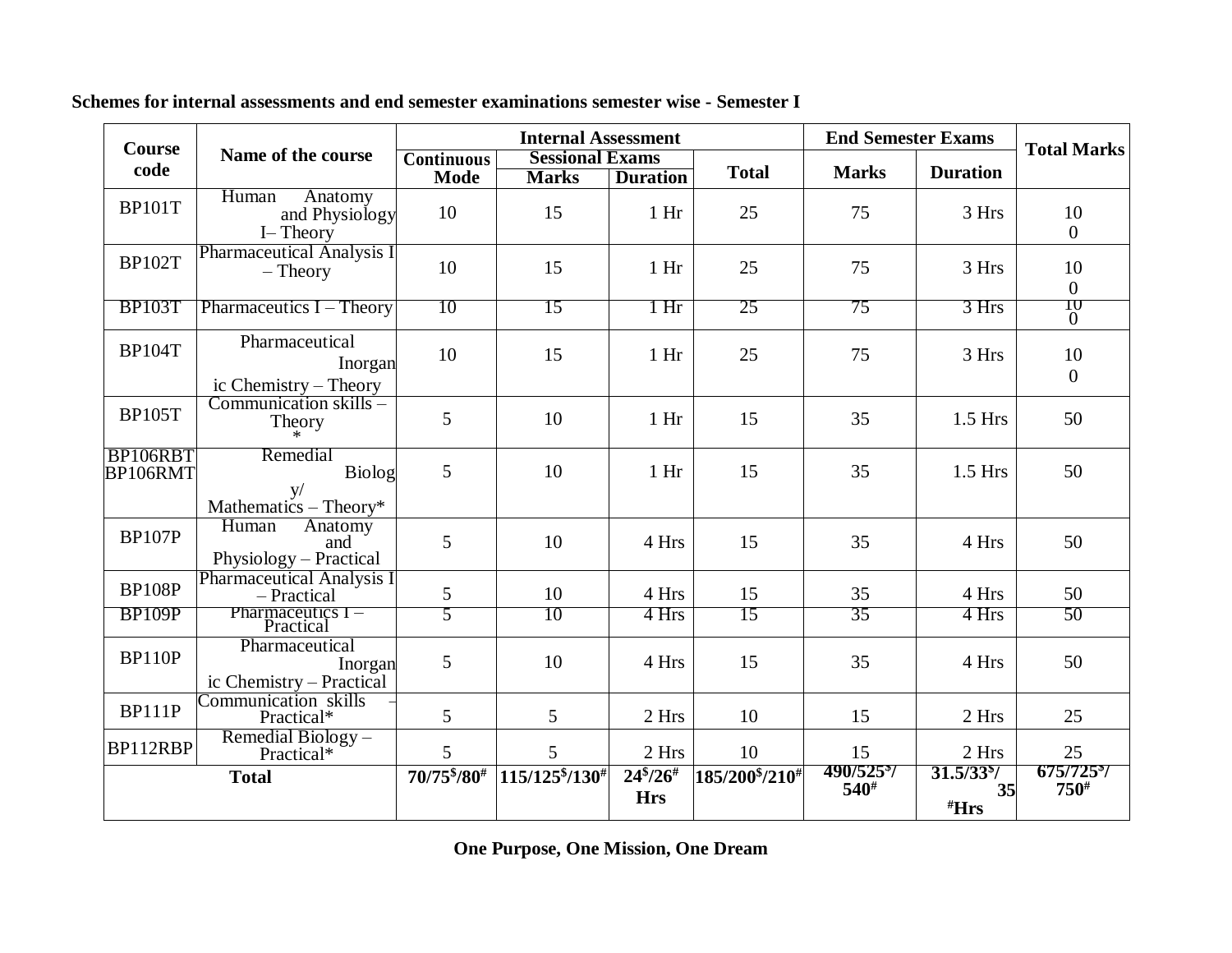#Applicable ONLY for the students studied Mathematics / Physics / Chemistry at HSC and appearing for Remedial Biology (RB)course**.**

\$Applicable ONLY for the students studied Physics / Chemistry / Botany / Zoology at HSC and appearing for Remedial Mathematics (RM)course**.**

**\*** Non-University Examination (NUE)

## **Semester II**

| Course        |                              |                   | <b>Internal Assessment</b> |                        |              | <b>End Semester Exams</b> |                 | <b>Total</b> |
|---------------|------------------------------|-------------------|----------------------------|------------------------|--------------|---------------------------|-----------------|--------------|
| code          | Name of the course           | <b>Continuous</b> |                            | <b>Sessional Exams</b> | <b>Total</b> | <b>Marks</b>              | <b>Duration</b> | <b>Marks</b> |
|               |                              | Mode              | <b>Marks</b>               | <b>Duration</b>        |              |                           |                 |              |
| <b>BP201T</b> | Human Anatomy and Physiology |                   |                            |                        |              |                           |                 |              |
|               | $II$ – Theory                | 10                | 15                         | 1 <sub>hr</sub>        | 25           | 75                        | 3 Hrs           | 100          |
| <b>BP202T</b> | Pharmaceutical Organic       |                   |                            |                        |              |                           |                 |              |
|               | Chemistry $I$ – Theory       | 10                | 15                         | 1 <sub>hr</sub>        | 25           | 75                        | 3 Hrs           | 100          |
| <b>BP203T</b> | Biochemistry – Theory        | 10                | 15                         | 1 <sub>hr</sub>        | 25           | 75                        | 3 Hrs           | 100          |
| <b>BP204T</b> | Pathophysiology - Theory     | 10                | 15                         | 1 <sub>hr</sub>        | 25           | 75                        | 3 Hrs           | 100          |
| <b>BP205T</b> | Computer Applications in     |                   |                            |                        |              |                           |                 |              |
|               | Pharmacy – Theory*           | 10                | 15                         | 1 <sub>hr</sub>        | 25           | 50                        | 2 Hrs           | 75           |
| <b>BP206T</b> | Environmental sciences -     | 10                | 15                         | 1 <sub>hr</sub>        | 25           | 50                        | 2 Hrs           | 75           |
|               | Theory*                      |                   |                            |                        |              |                           |                 |              |
| <b>BP207P</b> | Human Anatomy and            |                   |                            |                        |              |                           |                 |              |
|               | Physiology II -Practical     | 5                 | 10                         | 4 Hrs                  | 15           | 35                        | 4 Hrs           | 50           |
| <b>BP208P</b> | Pharmaceutical Organic       |                   |                            |                        |              |                           |                 |              |
|               | <b>Chemistry I-Practical</b> | 5                 | 10                         | 4 Hrs                  | 15           | 35                        | 4 Hrs           | 50           |
| <b>BP209P</b> | Biochemistry – Practical     | 5                 | 10                         | 4 Hrs                  | 15           | 35                        | 4 Hrs           | 50           |
| <b>BP210P</b> | <b>Computer Applications</b> |                   |                            |                        |              |                           |                 |              |
|               | in Pharmacy -                | 5                 | 5                          | 2 Hrs                  | 10           | 15                        | 2 Hrs           | 25           |
|               | Practical*                   |                   |                            |                        |              |                           |                 |              |
|               | <b>Total</b>                 | 80                | 125                        | 20 Hrs                 | 205          | 520                       | <b>30 Hrs</b>   | 725          |

**\*** *The subject experts at college level shall conduct examinations*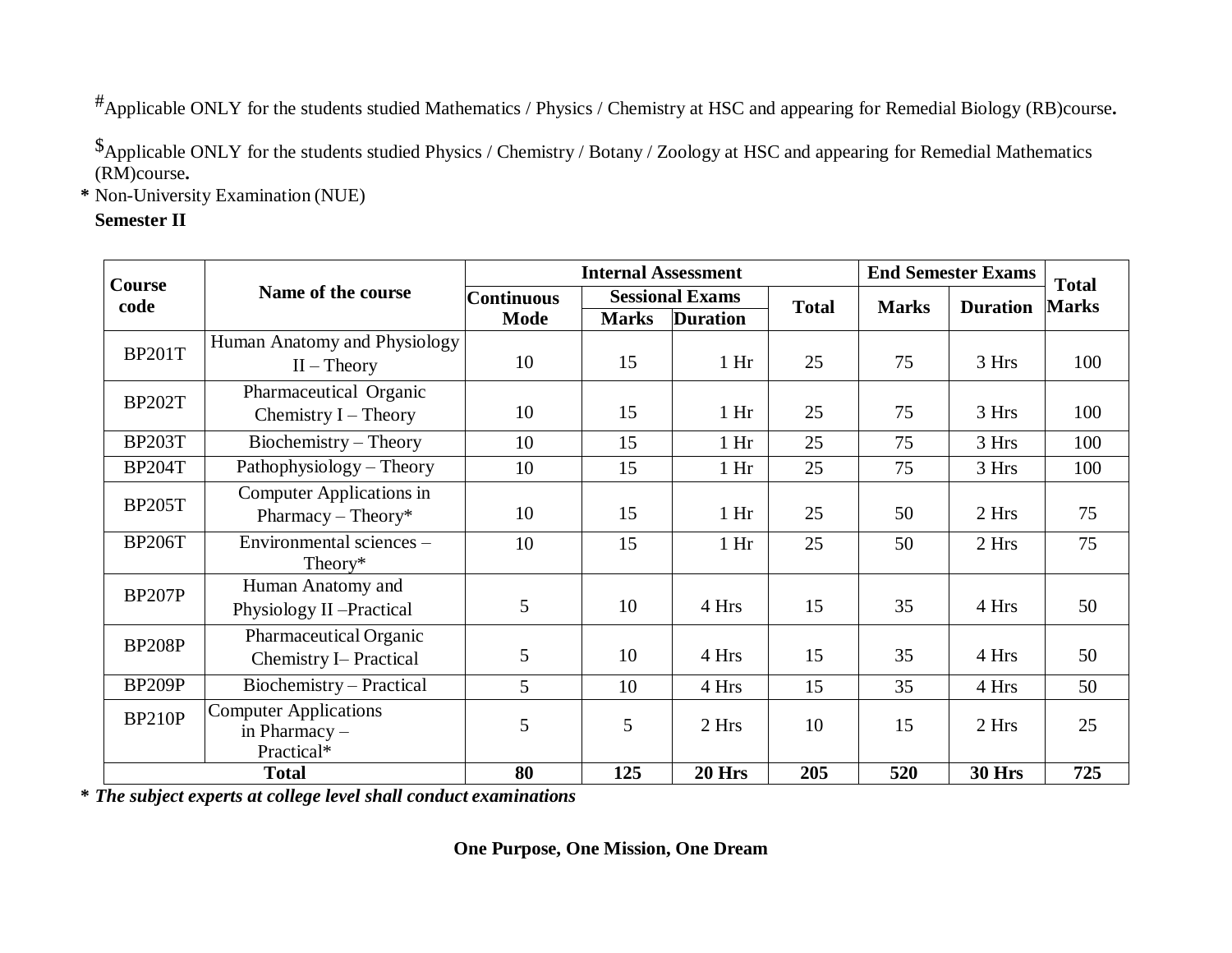## **Semester III**

| <b>Course</b><br>code | Name of the course                                 | <b>Internal Assessment</b> |              |                        |              | <b>End Semester Exams</b> |                 |                              |
|-----------------------|----------------------------------------------------|----------------------------|--------------|------------------------|--------------|---------------------------|-----------------|------------------------------|
|                       |                                                    | <b>Continuous</b>          |              | <b>Sessional Exams</b> |              |                           | <b>Duration</b> | <b>Total</b><br><b>Marks</b> |
|                       |                                                    | <b>Mode</b>                | <b>Marks</b> | <b>Duration</b>        | <b>Total</b> | <b>Marks</b>              |                 |                              |
| <b>BP301T</b>         | Pharmaceutical Organic<br>Chemistry $II$ – Theory  | 10                         | 15           | 1 <sub>hr</sub>        | 25           | 75                        | 3 Hrs           | 100                          |
| <b>BP302T</b>         | PhysicalPharmaceuticsI-Theory                      | 10                         | 15           | 1 <sub>hr</sub>        | 25           | 75                        | 3 Hrs           | 100                          |
| <b>BP303T</b>         | Pharmaceutical Microbiology –<br>Theory            | 10                         | 15           | 1 Hr                   | 25           | 75                        | 3 Hrs           | 100                          |
| <b>BP304T</b>         | Pharmaceutical Engineering -<br>Theory             | 10                         | 15           | 1 <sub>hr</sub>        | 25           | 75                        | 3 Hrs           | 100                          |
| <b>BP305P</b>         | Pharmaceutical Organic<br>Chemistry II - Practical | 5                          | 10           | 4Hr                    | 15           | 35                        | 4 Hrs           | 50                           |
| <b>BP306P</b>         | Physical Pharmaceutics I-<br>Practical             | 5                          | 10           | 4Hr                    | 15           | 35                        | 4 Hrs           | 50                           |
| <b>BP307P</b>         | Pharmaceutical Microbiology -<br>Practical         | 5                          | 10           | 4Hr                    | 15           | 35                        | 4 Hrs           | 50                           |
| <b>BP308P</b>         | Pharmaceutical Engineering –<br>Practical          | 5                          | 10           | 4Hr                    | 15           | 35                        | 4 Hrs           | 50                           |
|                       | <b>Total</b>                                       | 60                         | <b>100</b>   | 20                     | 160          | 440                       | 28Hrs           | 600                          |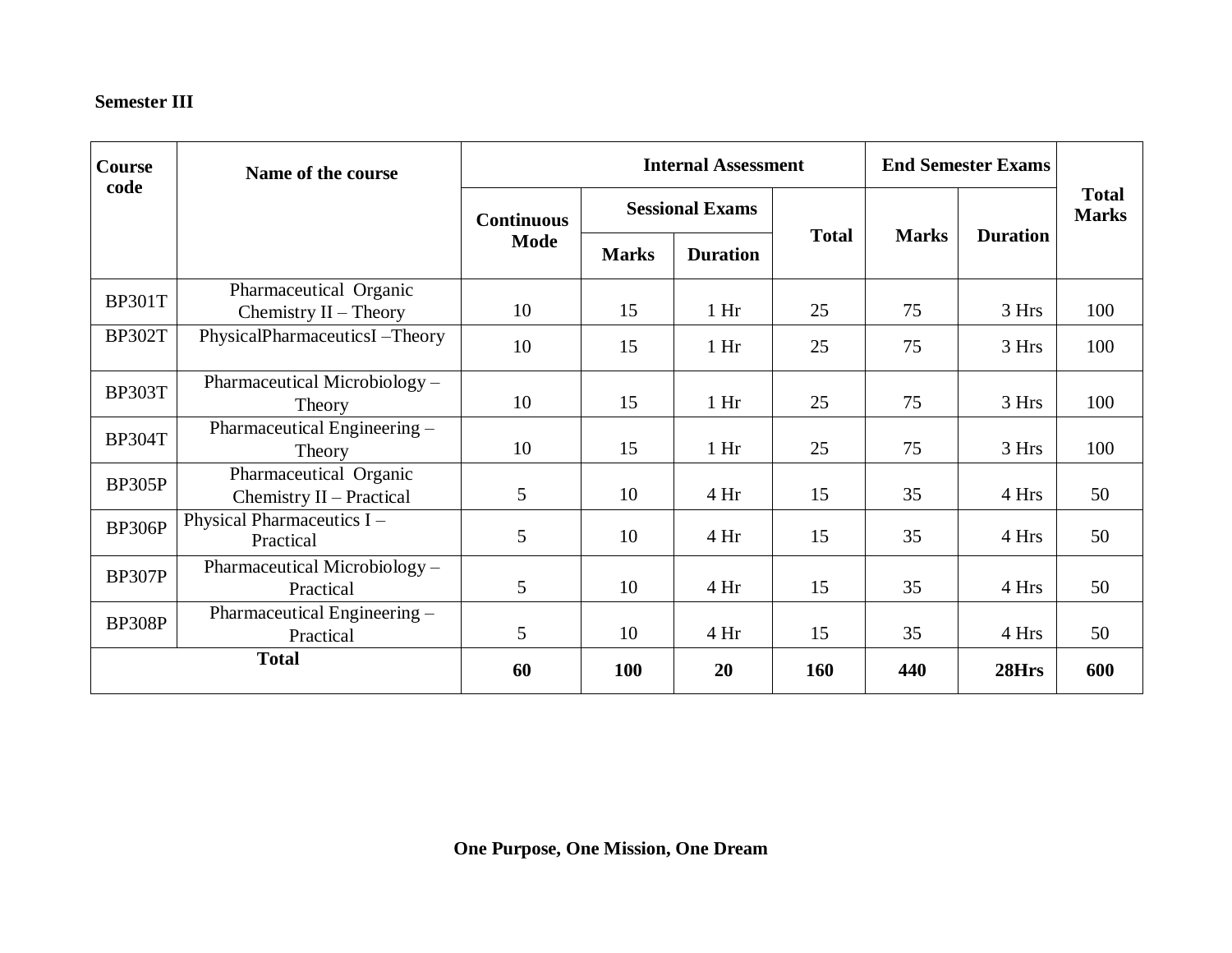# **Semester IV**

|                       |                                                |      |                                             | <b>Internal Assessment</b> |              | <b>End Semester Exams</b> |                 |                              |
|-----------------------|------------------------------------------------|------|---------------------------------------------|----------------------------|--------------|---------------------------|-----------------|------------------------------|
| <b>Course</b><br>code | Name of the course                             |      | <b>Sessional Exams</b><br><b>Continuous</b> |                            | <b>Total</b> | <b>Marks</b>              | <b>Duration</b> | <b>Total</b><br><b>Marks</b> |
|                       |                                                | Mode | <b>Marks</b>                                | <b>Duration</b>            |              |                           |                 |                              |
| <b>BP401T</b>         | Pharmaceutical Organic<br>Chemistry III-Theory | 10   | 15                                          | 1 <sub>hr</sub>            | 25           | 75                        | 3 Hrs           | 100                          |
| <b>BP402T</b>         | Medicinal Chemistry $I - Theory$               | 10   | 15                                          | 1 <sub>hr</sub>            | 25           | 75                        | 3 Hrs           | 100                          |
| <b>BP403T</b>         | Physical Pharmaceutics II -<br>Theory          | 10   | 15                                          | 1 <sub>hr</sub>            | 25           | 75                        | 3 Hrs           | 100                          |
| <b>BP404T</b>         | Pharmacology I - Theory                        | 10   | 15                                          | 1 <sub>hr</sub>            | 25           | 75                        | 3 Hrs           | 100                          |
| <b>BP405T</b>         | Pharmacognosy $I$ – Theory                     | 10   | 15                                          | 1 <sub>hr</sub>            | 25           | 75                        | 3 Hrs           | 100                          |
| <b>BP406P</b>         | Medicinal Chemistry I – Practical              | 5    | 10                                          | 4 Hr                       | 15           | 35                        | 4 Hrs           | 50                           |
| <b>BP407P</b>         | Physical Pharmaceutics II-<br>Practical        | 5    | 10                                          | 4 Hrs                      | 15           | 35                        | 4 Hrs           | 50                           |
| <b>BP408P</b>         | Pharmacology I - Practical                     | 5    | 10                                          | 4 Hrs                      | 15           | 35                        | 4 Hrs           | 50                           |
| <b>BP409P</b>         | Pharmacognosy I – Practical                    | 5    | 10                                          | 4 Hrs                      | 15           | 35                        | 4 Hrs           | 50                           |
|                       | <b>Total</b>                                   | 70   | 115                                         | <b>21 Hrs</b>              | 185          | 515                       | <b>31 Hrs</b>   | 700                          |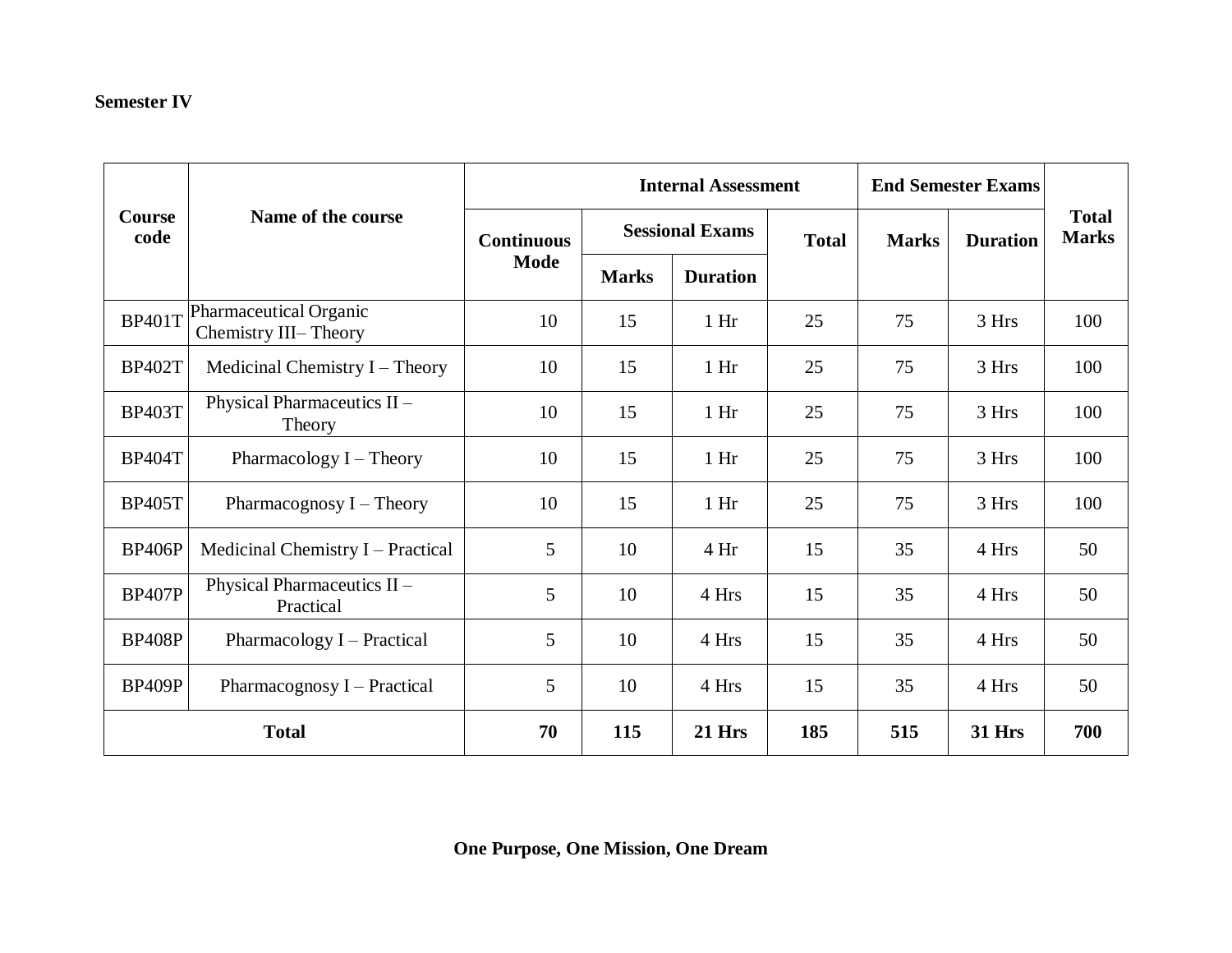## **Semester V**

|                       |                                          |                   |              | <b>Internal Assessment</b> |            | <b>End Semester Exams</b> |                 |                              |
|-----------------------|------------------------------------------|-------------------|--------------|----------------------------|------------|---------------------------|-----------------|------------------------------|
| <b>Course</b><br>code | Name of the course                       | <b>Continuous</b> |              | <b>Sessional Exams</b>     |            | <b>Marks</b>              | <b>Duration</b> | <b>Total</b><br><b>Marks</b> |
|                       |                                          | <b>Mode</b>       | <b>Marks</b> | <b>Duration</b>            |            |                           |                 |                              |
| <b>BP501T</b>         | Medicinal Chemistry $II$ – Theory        | 10                | 15           | $1$ Hr                     | 25         | 75                        | 3 Hrs           | 100                          |
| <b>BP502T</b>         | Formulative Pharmacy–Theory              | 10                | 15           | 1 <sub>hr</sub>            | 25         | 75                        | 3 Hrs           | 100                          |
| <b>BP503T</b>         | Pharmacology $II$ – Theory               | 10                | 15           | 1 <sub>hr</sub>            | 25         | 75                        | 3 Hrs           | 100                          |
| <b>BP504T</b>         | Pharmacognosy $II$ – Theory              | 10                | 15           | 1 <sub>hr</sub>            | 25         | 75                        | 3 Hrs           | 100                          |
| <b>BP505T</b>         | Pharmaceutical Jurisprudence -<br>Theory | 10                | 15           | 1 <sub>hr</sub>            | 25         | 75                        | 3 Hrs           | 100                          |
| <b>BP506P</b>         | Formulative Pharmacy - Practical         | 5                 | 10           | 4 Hr                       | 15         | 35                        | 4 Hrs           | 50                           |
| <b>BP507P</b>         | Pharmacology II - Practical              | 5                 | 10           | 4 Hr                       | 15         | 35                        | 4 Hrs           | 50                           |
| <b>BP508P</b>         | Pharmacognosy II – Practical             | 5                 | 10           | 4 Hr                       | 15         | 35                        | 4 Hrs           | 50                           |
|                       | <b>Total</b>                             | 65                | 105          | 17 <sub>hr</sub>           | <b>170</b> | 480                       | <b>27 Hrs</b>   | 650                          |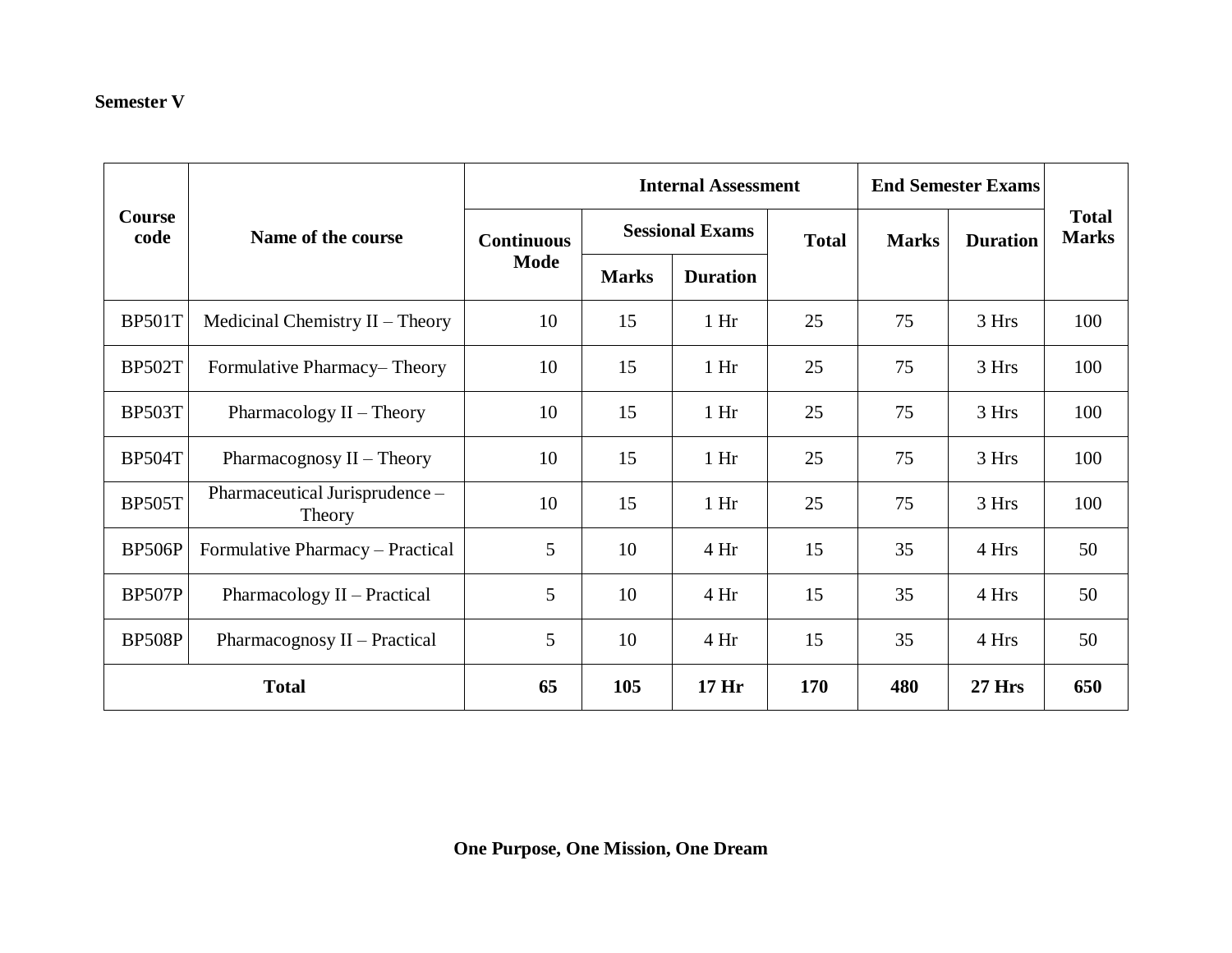## **Semester VI**

|                       |                                                   | <b>Internal Assessment</b><br><b>End Semester Exams</b> |              |                        |     |              |                 |                              |
|-----------------------|---------------------------------------------------|---------------------------------------------------------|--------------|------------------------|-----|--------------|-----------------|------------------------------|
| <b>Course</b><br>code | Name of the course                                | <b>Continuous</b>                                       |              | <b>Sessional Exams</b> |     | <b>Marks</b> | <b>Duration</b> | <b>Total</b><br><b>Marks</b> |
|                       |                                                   | Mode                                                    | <b>Marks</b> | <b>Duration</b>        |     |              |                 |                              |
| <b>BP601T</b>         | Medicinal Chemistry III - Theory                  | 10                                                      | 15           | 1 <sub>hr</sub>        | 25  | 75           | 3 Hrs           | 100                          |
| <b>BP602T</b>         | Pharmacology III - Theory                         | 10                                                      | 15           | 1 <sub>hr</sub>        | 25  | 75           | 3 Hrs           | 100                          |
| <b>BP603T</b>         | Herbal Drug Technology -<br>Theory                | 10                                                      | 15           | 1 <sub>hr</sub>        | 25  | 75           | 3 Hrs           | 100                          |
| <b>BP604T</b>         | Biopharmaceutics and<br>Pharmacokinetics - Theory | 10                                                      | 15           | 1 <sub>hr</sub>        | 25  | 75           | 3 Hrs           | 100                          |
| <b>BP605T</b>         | Pharmaceutical Biotechnology-<br>Theory           | 10                                                      | 15           | 1 <sub>hr</sub>        | 25  | 75           | 3 Hrs           | 100                          |
| <b>BP606T</b>         | <b>Quality Assurance– Theory</b>                  | 10                                                      | 15           | 1 <sub>hr</sub>        | 25  | 75           | 3 Hrs           | 100                          |
| <b>BP607P</b>         | Medicinal chemistry III -<br>Practical            | 5                                                       | 10           | 4 Hrs                  | 15  | 35           | 4 Hrs           | 50                           |
| <b>BP608P</b>         | Pharmacology III - Practical                      | 5                                                       | 10           | 4 Hrs                  | 15  | 35           | 4 Hrs           | 50                           |
| BP609P                | Herbal Drug Technology -<br>Practical             | 5                                                       | 10           | 4 Hrs                  | 15  | 35           | 4 Hrs           | 50                           |
|                       | <b>Total</b>                                      | 75                                                      | 120          | 18 Hrs                 | 195 | 555          | <b>30 Hrs</b>   | 750                          |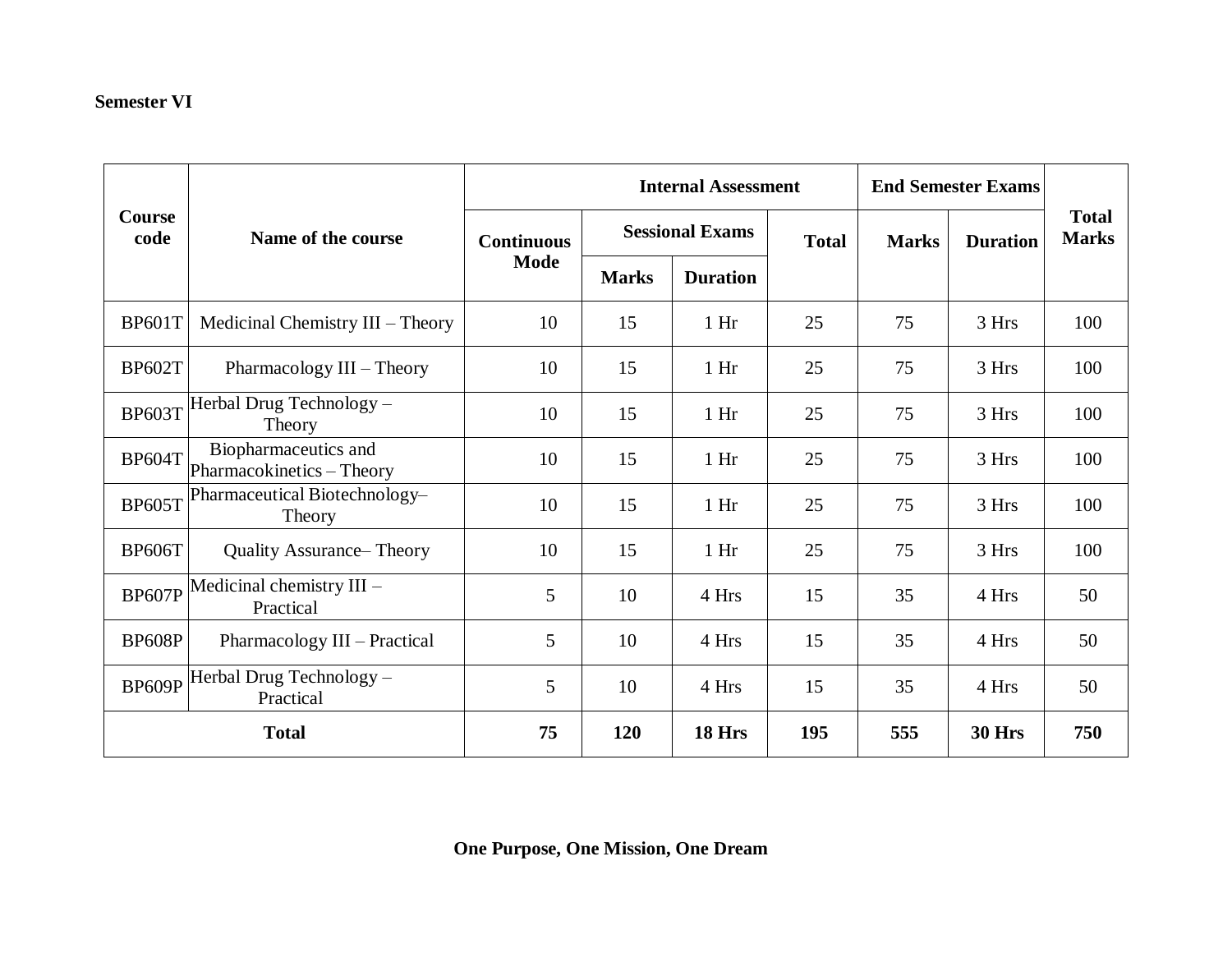## **Semester VII**

|                 |                                                        |                   |                          | <b>Internal Assessment</b> |              | <b>End Semester Exams</b> |                         |                              |
|-----------------|--------------------------------------------------------|-------------------|--------------------------|----------------------------|--------------|---------------------------|-------------------------|------------------------------|
| Course<br>code  | Name of the course                                     | <b>Continuous</b> | <b>Sessional Exams</b>   |                            | <b>Total</b> | <b>Marks</b>              | <b>Duration</b>         | <b>Total</b><br><b>Marks</b> |
|                 |                                                        | Mode              | <b>Marks</b>             | <b>Duration</b>            |              |                           | 3 Hrs<br>3 Hrs<br>3 Hrs |                              |
| <b>BP701T</b>   | <b>Instrumental Methods of Analysis</b><br>$-$ Theory  | 10                | 15                       | 1 <sub>hr</sub>            | 25           | 75                        |                         | 100                          |
| <b>BP702T</b>   | <b>Industrial Pharmacy – Theory</b>                    | 10                | 15                       | 1 <sub>hr</sub>            | 25           | 75                        |                         | 100                          |
| <b>BP703T</b>   | Pharmacy Practice – Theory                             | 10                | 15                       | 1 <sub>hr</sub>            | 25           | 75                        |                         | 100                          |
| <b>BP704T</b>   | Novel Drug Delivery System -<br>Theory                 | 10                | 15                       | 1 <sub>hr</sub>            | 25           | 75                        | 3 Hrs                   | 100                          |
| <b>BP705 P</b>  | <b>Instrumental Methods of Analysis</b><br>- Practical | 5                 | 10                       | 4 Hrs                      | 15           | 35                        | 4 Hrs                   | 50                           |
| <b>BP706 PS</b> | Practice School*                                       | 25                | $\overline{\phantom{a}}$ |                            | 25           | 125                       | 5 Hrs                   | 150                          |
|                 | <b>Total</b>                                           | 70                | 70                       | 8Hrs                       | 140          | 460                       | 21 Hrs                  | 600                          |

**\*** The subject experts at college level shall conduct examinations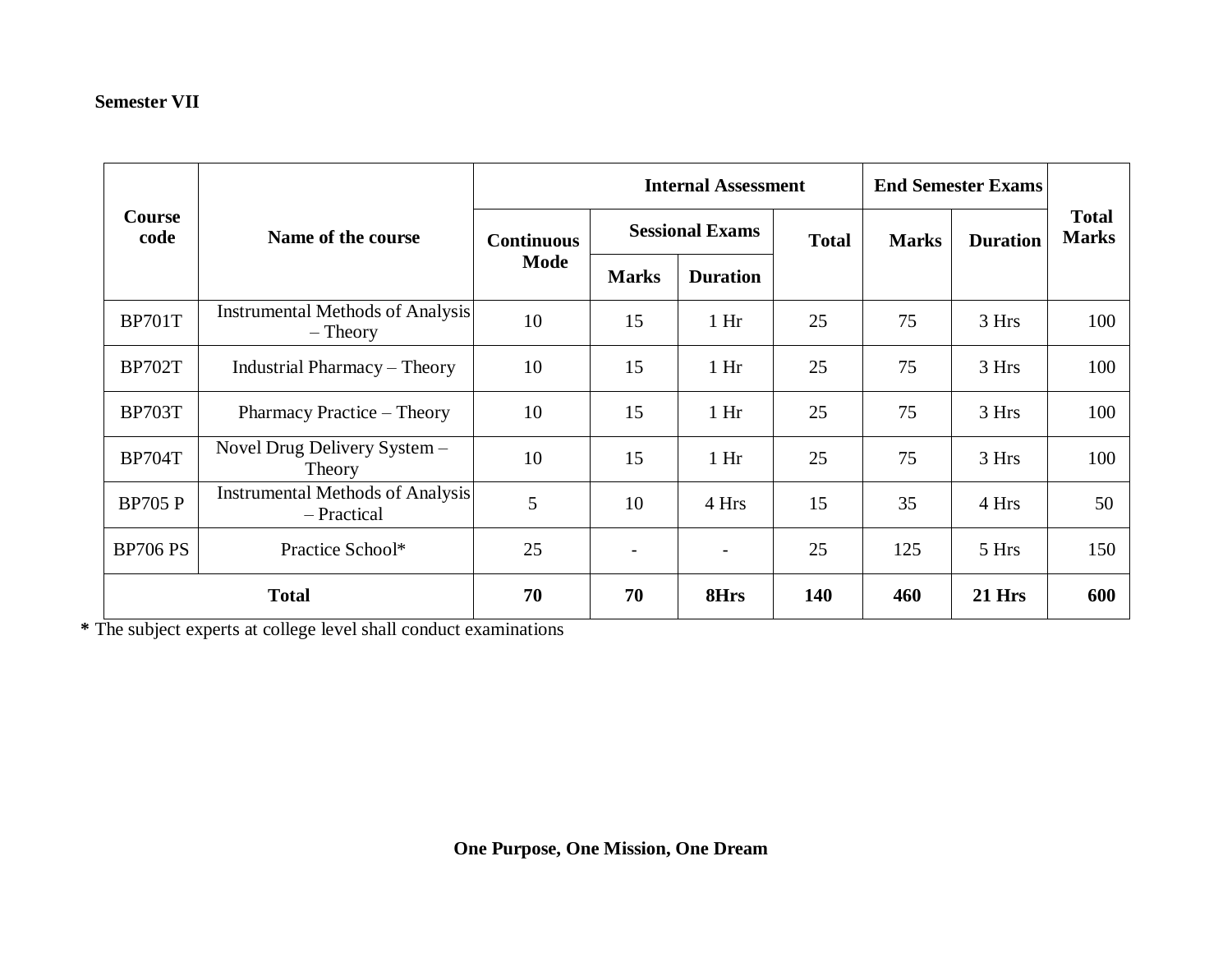## **Semester VIII**

|                    |                                                                       |                                  | <b>Internal Assessment</b><br><b>End Semester Exams</b> |                                           |              |              |                 | <b>Total</b>   |
|--------------------|-----------------------------------------------------------------------|----------------------------------|---------------------------------------------------------|-------------------------------------------|--------------|--------------|-----------------|----------------|
| <b>Course code</b> | Name of the course                                                    | <b>Continuous</b><br><b>Mode</b> | <b>Marks</b>                                            | <b>Sessional Exams</b><br><b>Duration</b> | <b>Total</b> | <b>Marks</b> | <b>Duration</b> | <b>Marks</b>   |
| <b>BP801T</b>      | <b>Biostatistics and Research</b><br>Methodology – Theory             | 10                               | 15                                                      | 1 <sub>hr</sub>                           | 25           | 75           | 3 Hrs           | 100            |
| <b>BP802T</b>      | Social and Preventive Pharmacy<br>$-$ Theory                          | 10                               | 15                                                      | 1 <sub>hr</sub>                           | 25           | 75           | 3 Hrs           | 100            |
| BP803ET            | Pharmaceutical Marketing -<br>Theory                                  |                                  |                                                         |                                           |              |              |                 |                |
| BP804ET            | <b>Pharmaceutical Regulatory</b><br>$Science - Theory$                |                                  |                                                         |                                           |              |              |                 |                |
| BP805ET            | Pharmacovigilance - Theory                                            |                                  |                                                         |                                           |              |              |                 |                |
| BP806ET            | <b>Quality Control and</b><br>Standardizations of Herbals -<br>Theory |                                  |                                                         |                                           |              |              |                 |                |
| BP807ET            | Computer Aided Drug Design -<br>Theory                                | $10 + 10$                        | $15 + 15 =$                                             | $1 + 1 =$                                 | $25 + 25 =$  | $75 + 75$    | $3 + 3 = 6$     | $100 +$        |
| BP808ET            | Cell and Molecular Biology -<br>Theory                                | $=20$                            | 30                                                      | 2 Hrs                                     | 50           | $= 150$      | <b>Hrs</b>      | $100 =$<br>200 |
| BP809ET            | Cosmetic Science - Theory                                             |                                  |                                                         |                                           |              |              |                 |                |
| BP810ET            | Experimental Pharmacology -<br>Theory                                 |                                  |                                                         |                                           |              |              |                 |                |
| BP811ET            | <b>Advanced Instrumentation</b><br>Techniques – Theory                |                                  |                                                         |                                           |              |              |                 |                |
| BP812PW            | Project Work                                                          | $\overline{\phantom{a}}$         |                                                         | $\overline{a}$                            |              | 150          | 4 Hrs           | 150            |
|                    | <b>Total</b>                                                          | 40                               | 60                                                      | 4 Hrs                                     | <b>100</b>   | 450          | <b>16 Hrs</b>   | 550            |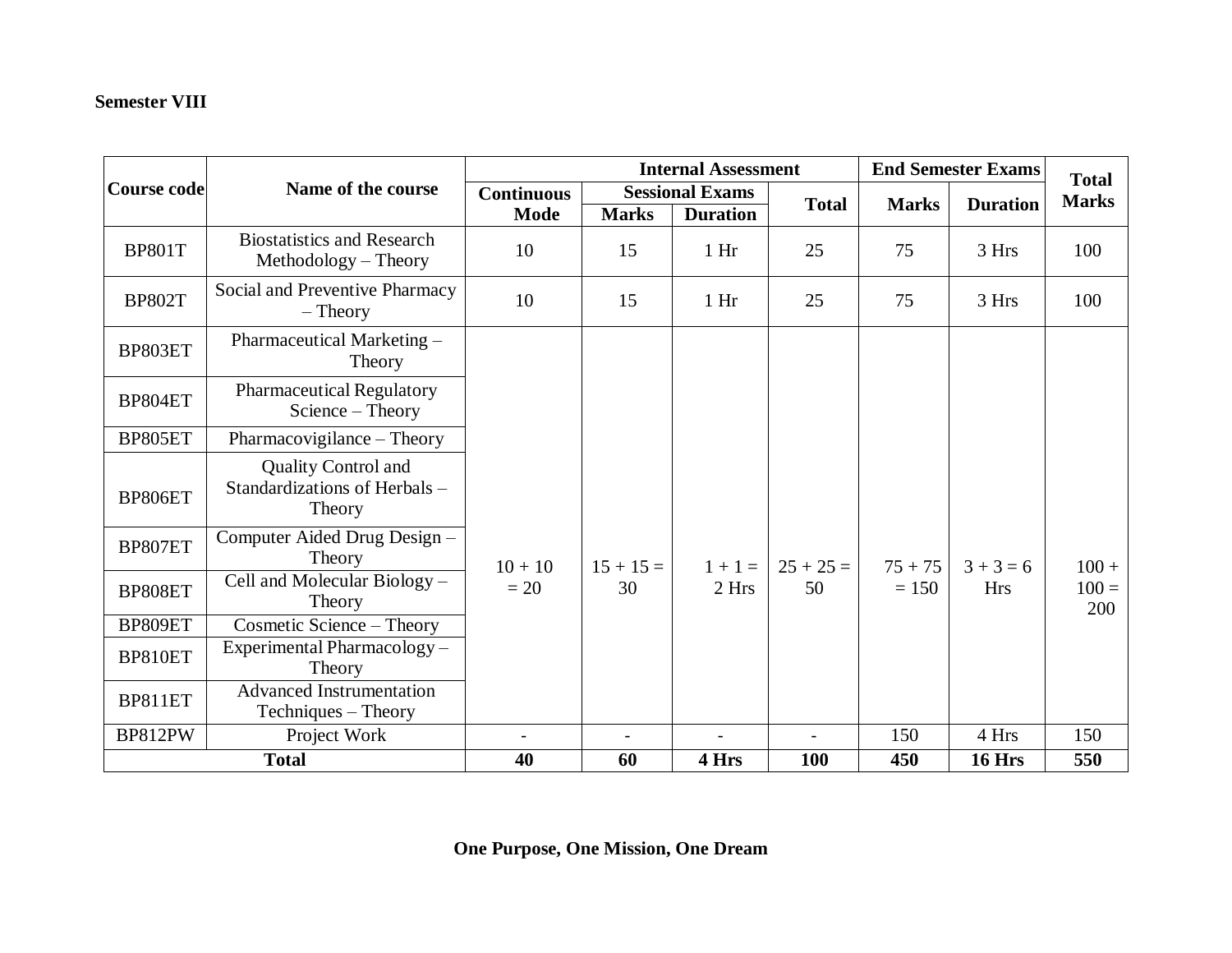## **Conduct of Continuous Internal Evaluation:**

Every semester student has to go through the Continuous Internal Evaluation (CIE). CIE Is Conducted as per University guidelines.

## **Continuous Assessment Guidelines as per SPPU, Pune**

| <b>Theory</b>                                                                               |              |  |  |
|---------------------------------------------------------------------------------------------|--------------|--|--|
| Criteria                                                                                    | <b>Marks</b> |  |  |
| Academic activities (Any 2 activities e.g. quiz, assignment, open book<br>test, class test) | 20           |  |  |
| <b>Sessional Exam</b>                                                                       | 20           |  |  |
| <b>Total</b>                                                                                | 40           |  |  |
| <b>Practical</b>                                                                            |              |  |  |
| Attendance                                                                                  | 5            |  |  |
| <b>Based on Practical Records</b>                                                           | 10           |  |  |
| Regular viva voce, etc                                                                      | 5            |  |  |
| <b>Sessional Practical Exam</b>                                                             | 20           |  |  |
| Total                                                                                       | 40           |  |  |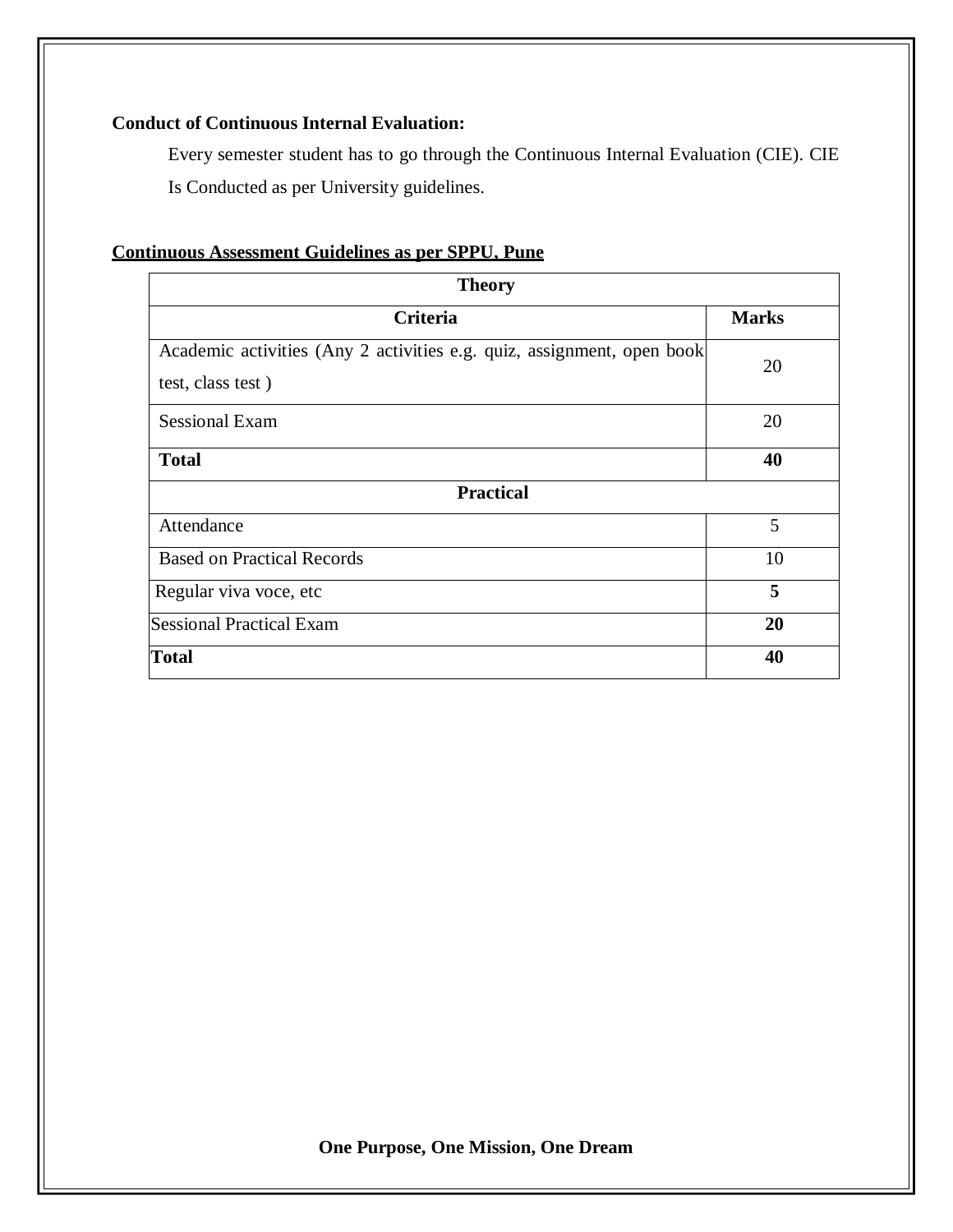## **Internal assessment: Continuous mode as per PCI syllabus**

The marks allocated for Continuous mode of Internal Assessment shall be awarded as per the scheme given below.

## **Scheme for awarding internal assessment: Continuous mode**

| <b>Theory</b>                                                           |                |                             |  |  |  |
|-------------------------------------------------------------------------|----------------|-----------------------------|--|--|--|
| <b>Criteria</b>                                                         |                | <b>Maximum</b>              |  |  |  |
|                                                                         |                | <b>Marks</b>                |  |  |  |
| Attendance (Refer Table – XII)                                          | 4              | $\mathcal{D}_{\mathcal{L}}$ |  |  |  |
| Academic activities (Average of any 3 activities e.g. quiz, assignment, | 3              | 1.5                         |  |  |  |
| open book test, field work, group discussion and seminar)               |                |                             |  |  |  |
| Student – Teacher interaction                                           | 3              | 1.5                         |  |  |  |
| <b>Total</b>                                                            | 10             | 5                           |  |  |  |
| <b>Practical</b>                                                        |                |                             |  |  |  |
| Attendance (Refer Table – XII)                                          | $\overline{2}$ |                             |  |  |  |
| Based on Practical Records, Regular viva voce, etc.                     | 3              |                             |  |  |  |
| <b>Total</b>                                                            | 5              |                             |  |  |  |

### **Guidelines for the allotment of marks for attendance**

| <b>Percentage of Attendance</b> | <b>Theory</b> | <b>Practical</b> |
|---------------------------------|---------------|------------------|
| $95 - 100$                      |               |                  |
| $90 - 94$                       |               | 1.5              |
| $85 - 89$                       |               |                  |
| $80 - 84$                       |               | 0.5              |
| Less than 80                    |               |                  |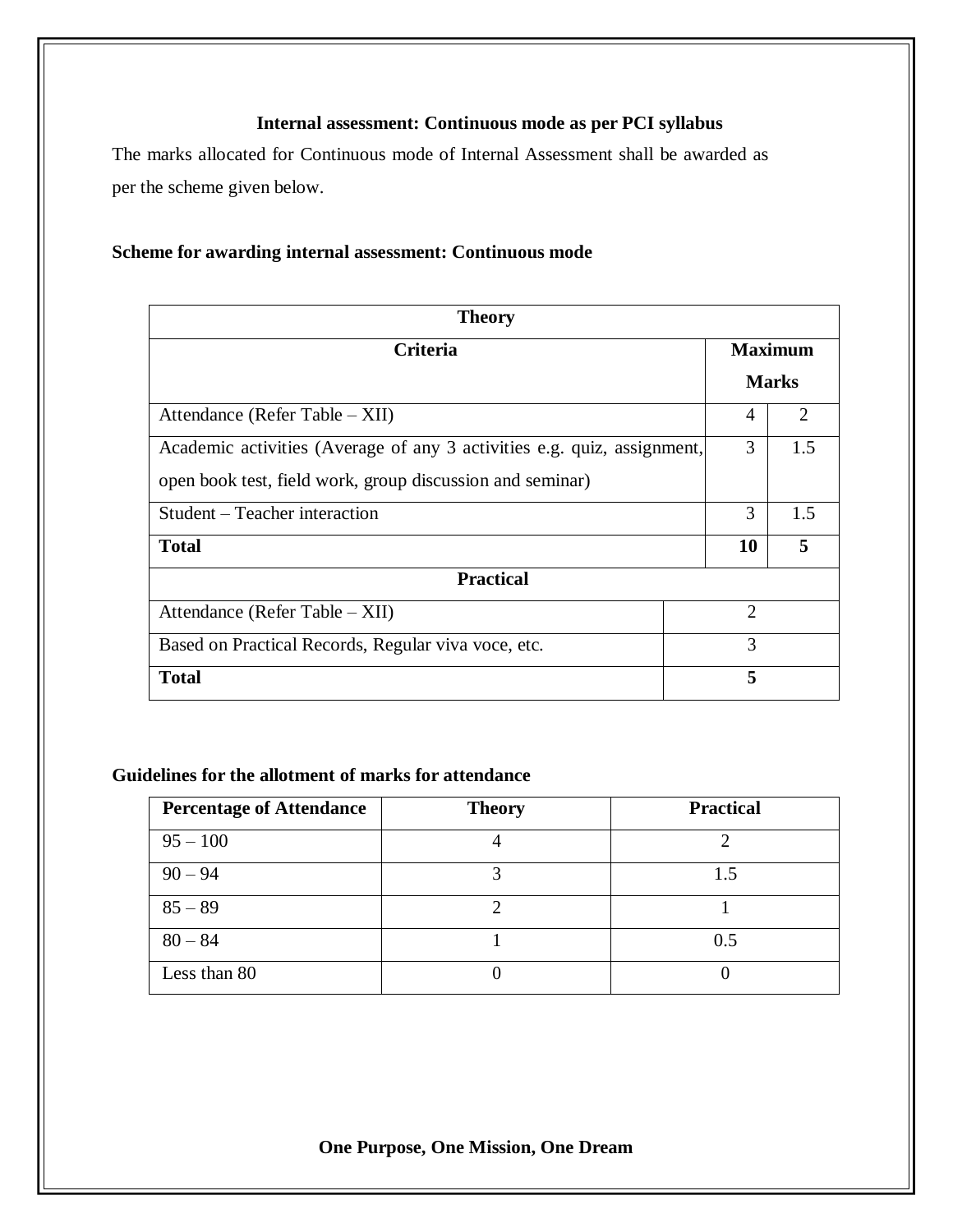## **Sessional Exams**

Two Sessional exams for 2018 pattern shall be conducted for each theory / practical course as per the schedule fixed by the college(s). One Sessional exams for 2015 pattern and shall be conducted for each theory / practical course as per the schedule fixed by the college(s). The scheme of question paper for theory and practical Sessional examinations is given below. The average marks of two Sessional exams shall be computed for internal assessment as per the requirements given in tables. Sessional exam shall be conducted for 30 marks for theory and shall be computed for 15 marks. Similarly Sessional exam for practical shall be conducted for 40 marks and shall be computed for 10 marks.

| <b>Exam Type</b> | <b>Marks allotted</b> | <b>Duration</b> |
|------------------|-----------------------|-----------------|
| Theory           | 30                    | $1.5$ Hr        |
| Practical        |                       | $04$ Hr         |

#### **Question paper pattern for theory Sessional**

#### **For subjects having University exams**

| I. Objective Type Questions (Answer 05 out of 7) | $=5 \times 2 = 10$  |
|--------------------------------------------------|---------------------|
| II. Long Answers (Answer 1 out of 2)             | $=1 \times 10 = 10$ |
| III. Short Answers (Answer 2 out of 3)           | $=2 \times 5 = 10$  |
| Total                                            | 30 marks            |

#### **For subjects having Non University Examination**

| I. Long Answers (Answer 1 out of 2)   | $=1 \times 10 = 10$ |
|---------------------------------------|---------------------|
| II. Short Answers (Answer 4 out of 6) | $=4 \times 5 = 20$  |
| <b>Total</b>                          | 30 marks            |

#### **Question paper pattern for practical sessional examinations**

| I. Synopsis     | $= 10$   |
|-----------------|----------|
| II. Experiments | $= 25$   |
| III. Viva voce  | $= 0.5$  |
| <b>Total</b>    | 40 marks |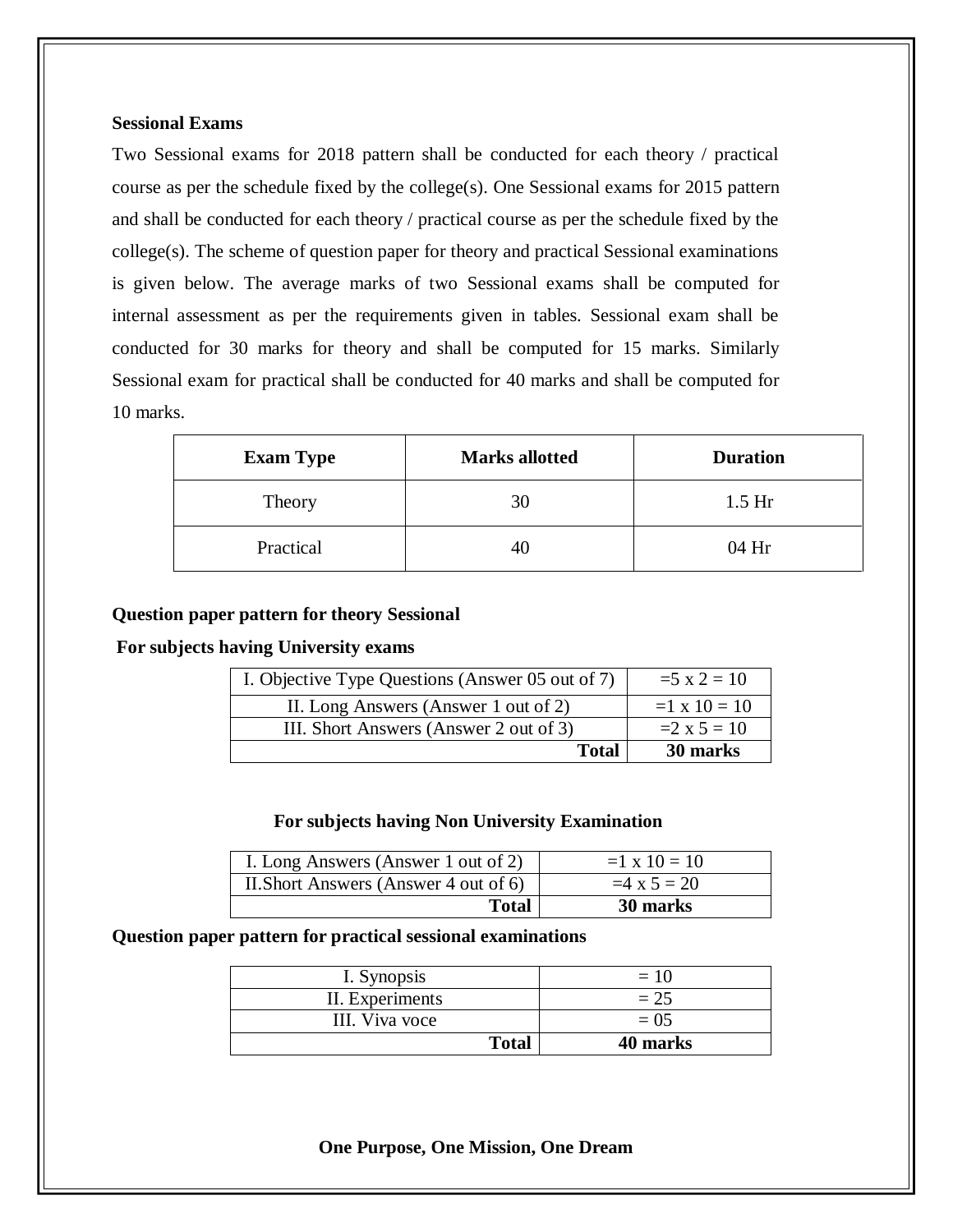**Promotion and award of grades** A student shall be declared PASS and eligible for getting grade in a course of B .Pharm. Program, if she secures at least 50% marks in that particular course including internal assessment. For example, to be declared as PASS and to get grade, the student has to secure a minimum of 50 marks for the total of 100 including continuous mode of assessment and end semester theory examination and has to secure a minimum of 25 marks for the total 50 including internal assessment and end semester practical examination.

**Carry forward of marks** In case a student fails to secure the minimum 50% in any Theory or Practical course as specified in 12,then she shall reappear for the end semester examination of that course. However her marks of the Internal Assessment shall be carried over and she shall be entitled for grade obtained by him/her on passing.

**Improvement of internal assessment** A student shall have the opportunity to improve her performance in the Sessional exam component of the internal assessment. The re-conduct of the Sessional exam shall be completed before the commencement of next end semester theory examinations.

**Re-examination of end semester examinations** Reexamination of end semester examination shall be conducted as per the schedule given in table XIII. The exact dates of examinations shall be notified from time to time.

| <b>Semester</b>     | <b>For Regular Candidates</b> | <b>For Failed Candidates</b> |
|---------------------|-------------------------------|------------------------------|
| I, III, V and VII   | November / December           | May / June                   |
| II, IV, VI and VIII | May / June                    | November / December          |

### **Question paper pattern for end semester theory examinations**

### **For 75 marks paper**

| I. Objective Type Questions (Answer 5 out of 7) | $=5x$ 3= 15          |
|-------------------------------------------------|----------------------|
| II. Long Answers (Answer 2 out of 4)            | $= 2 \times 10 = 20$ |
| III. Short Answers (Answer 8 out of 10)         | $= 8 \times 5 = 40$  |
| <b>Total</b>                                    | $= 75$ marks         |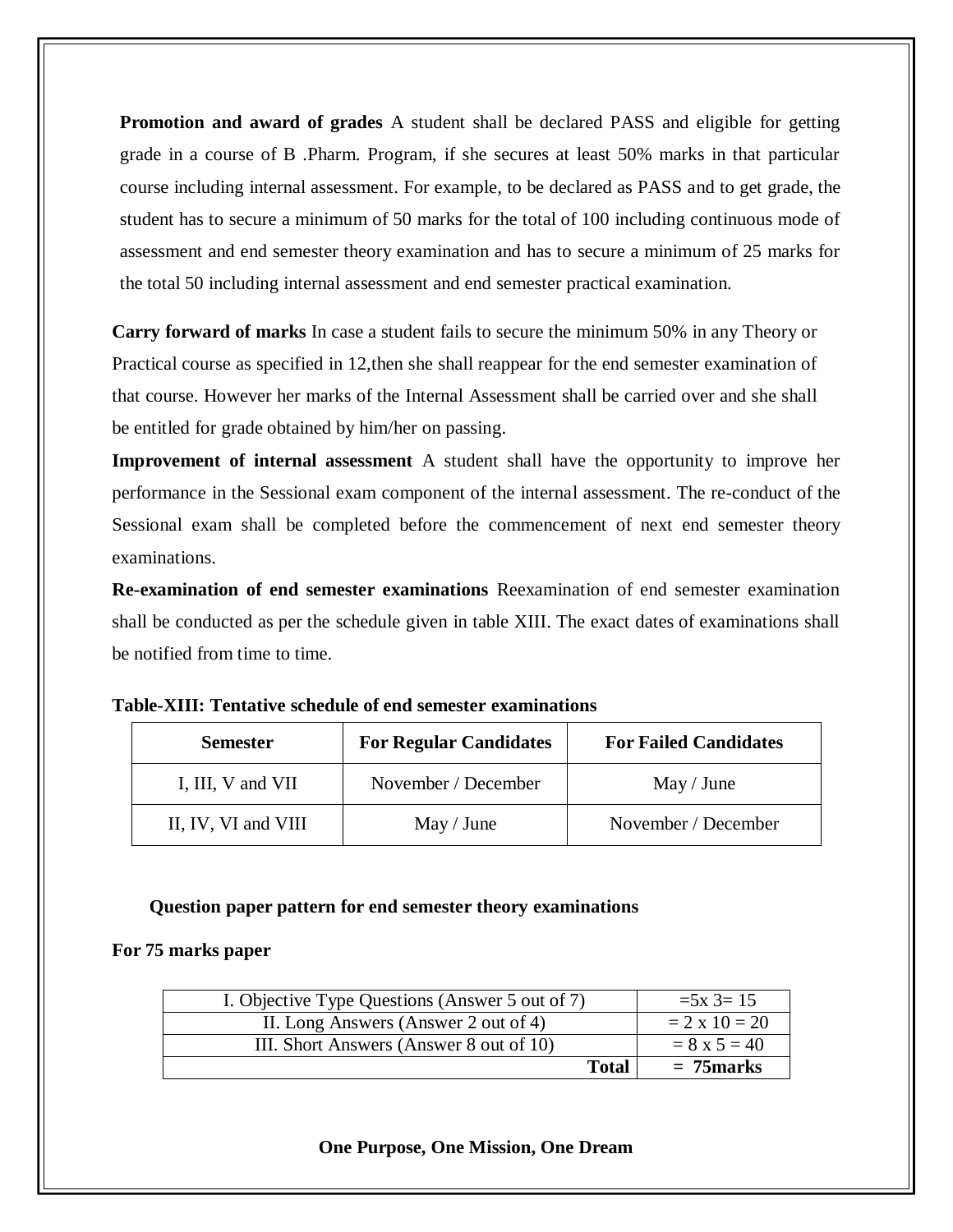#### **For 35 marks paper**

| I. Long Answers (Answer 1 out of 2)   |              | $= 1 \times 10 = 10$ |
|---------------------------------------|--------------|----------------------|
| II. Short Answers (Answer 5 out of 7) |              | $= 5 \times 5 = 25$  |
|                                       | <b>Total</b> | $= 25$ marks         |

**Question paper pattern for end semester practical examinations**

| III. Viva voce<br><b>Total</b> | $= 0.5$<br>$= 35$ marks |
|--------------------------------|-------------------------|
|                                |                         |
| II. Experiments                | $= 25$                  |
| I. Synopsis                    | $= 0.5$                 |

**Academic Progression** No student shall be admitted to any examination unless she fulfills the norms prescribed by University. Academic progression rules are applicable as follows:

A student shall be eligible to carry forward all the courses of I, II and III semesters till the IV semester examinations. However, she shall not be eligible to attend the courses of V semester until all the courses of I and II semesters are successfully completed.

A student shall be eligible to carry forward all the courses of III, IV and V semesters till the VI semester examinations. However, she shall not be eligible to attend the courses of VII semester until all the courses of I, II, III and IV semesters are successfully completed.

A student shall be eligible to carry forward all the courses of V, VI and VII semesters till the VIII semester examinations. However, she shall not be eligible to get the course completion certificate until all the courses of I, II, III, IV, V and VI semesters are successfully completed.

A student shall be eligible to get her CGPA upon successful completion of the courses of I to VIII semesters within the stipulated time period as per the norms specified.

A lateral entry student shall be eligible to carry forward all the courses of III, IV and V semesters till the VI semester examinations. However, she shall not be eligible to attend the courses of VII semester until all the courses of III and IV semesters are successfully completed.

A lateral entry student shall be eligible to carry forward all the courses of V, VI and VII semesters till the VIII semester examinations. However, she shall not be eligible to get the course completion certificate until all the courses of III, IV, V and VI semesters are successfully completed.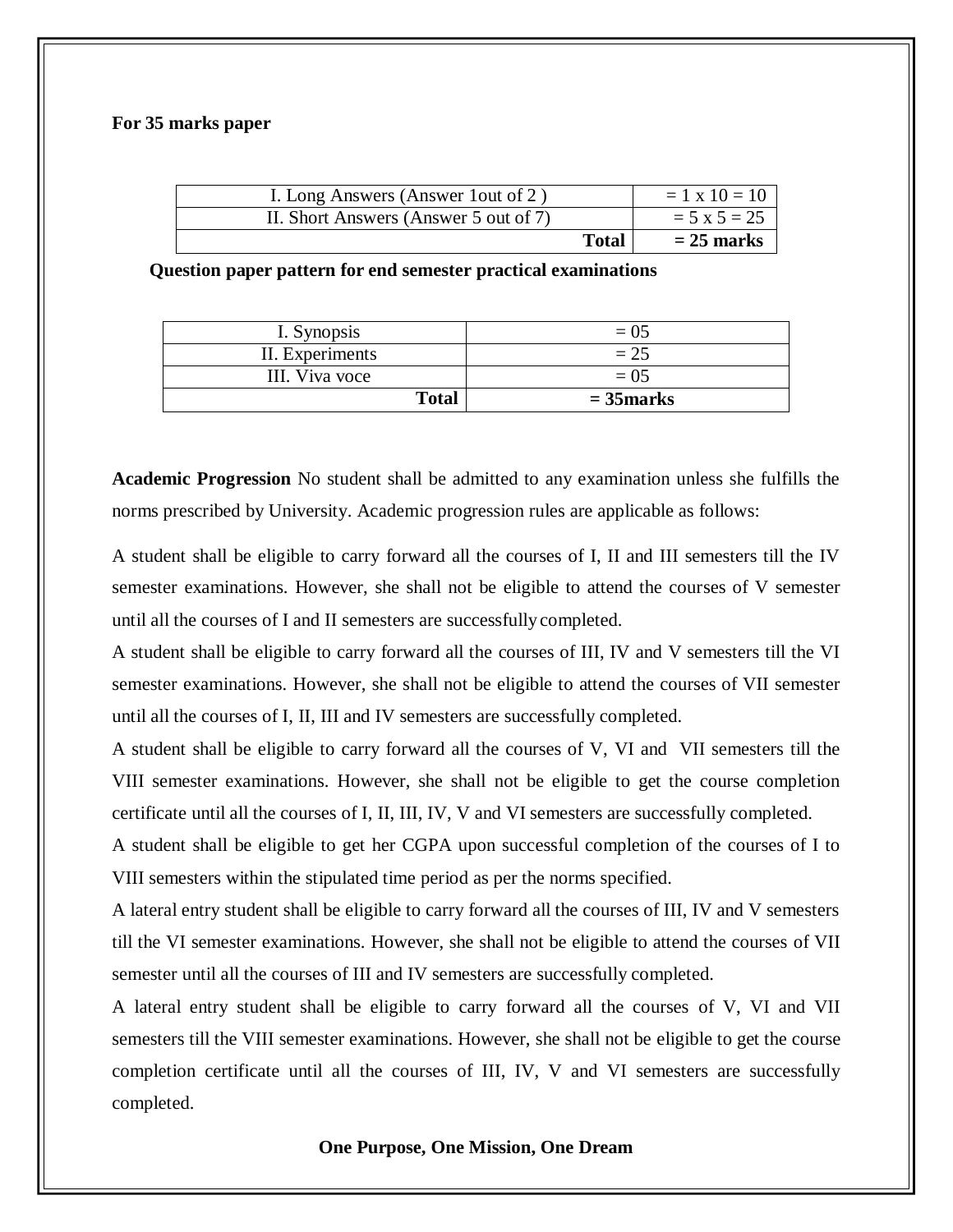A lateral entry student shall be eligible to get her CGPA upon successful completion of the courses of III to VIII semesters within the stipulated time period as per the norms specified.

**Rules for Carry Forward** The curriculum (including regulations, structure and syllabi) is in force from academic year 2018-19 and onwards for First Year B. Pharm, for academic year 2019- 20 onwards for Second Year B. Pharm., for academic year 2020-21 and onwards for Third Year B. Pharm., and for academic year 2021-22 and onwards for Final Year B. Pharm.

The learners who were admitted to First Year B. Pharm. of 2015 pattern during the academic year 2017-18 or before & failed in the First Year B.Pharm. of 2015 pattern examination will have to take admission to Semester-III of Second Year B. Pharm. of 2018 pattern in academic year 2019-20 or onwards, provided that

- a) Their result of F. Y. B. Pharm of 2015 pattern is either pass or fails with A. T. K. T. The said students will have to take up additional remedial courses as follows.
- b) The learners who were admitted to S.Y B. Pharm. of 2015 pattern during the academic year 2018-19 or before and fail in the S.Y B.Pharm. of 2015 pattern examination will have to take admission to Semester-V of Third Year B. Pharm. of 2018 pattern in academic year 2020-21 or onwards, provided that their result of S. Y. B. Pharm of 2015 pattern is either pass or fails with A. T. K. T. The said students will have to take up additional remedial course as follows.

| Sr. No | <b>Remedial courses</b><br>for admission to S.Y.B.Pharm in Academic Year 2019-20 (Cleared F.Y. B.<br>Pharm as per 2015 Pattern) |                 |                                   |  |
|--------|---------------------------------------------------------------------------------------------------------------------------------|-----------------|-----------------------------------|--|
|        | (Non University)<br><b>Examination</b> )                                                                                        | <b>Semester</b> | <b>Passing Criteria</b>           |  |
|        | Biochemistry-<br>Theory/Practicals                                                                                              | Semester III    | Minimum 50% marks with D<br>grade |  |
| 2      | Pathophysiology-Theory                                                                                                          |                 | Minimum 50% marks with D<br>grade |  |
| 3      | Computer Applications in<br>Pharmacy - Theory/Practicals                                                                        | Semester IV     | Minimum 50% marks with D<br>grade |  |
| 4      | Environmental sciences -<br>Theory                                                                                              |                 | Minimum 50% marks with D<br>grade |  |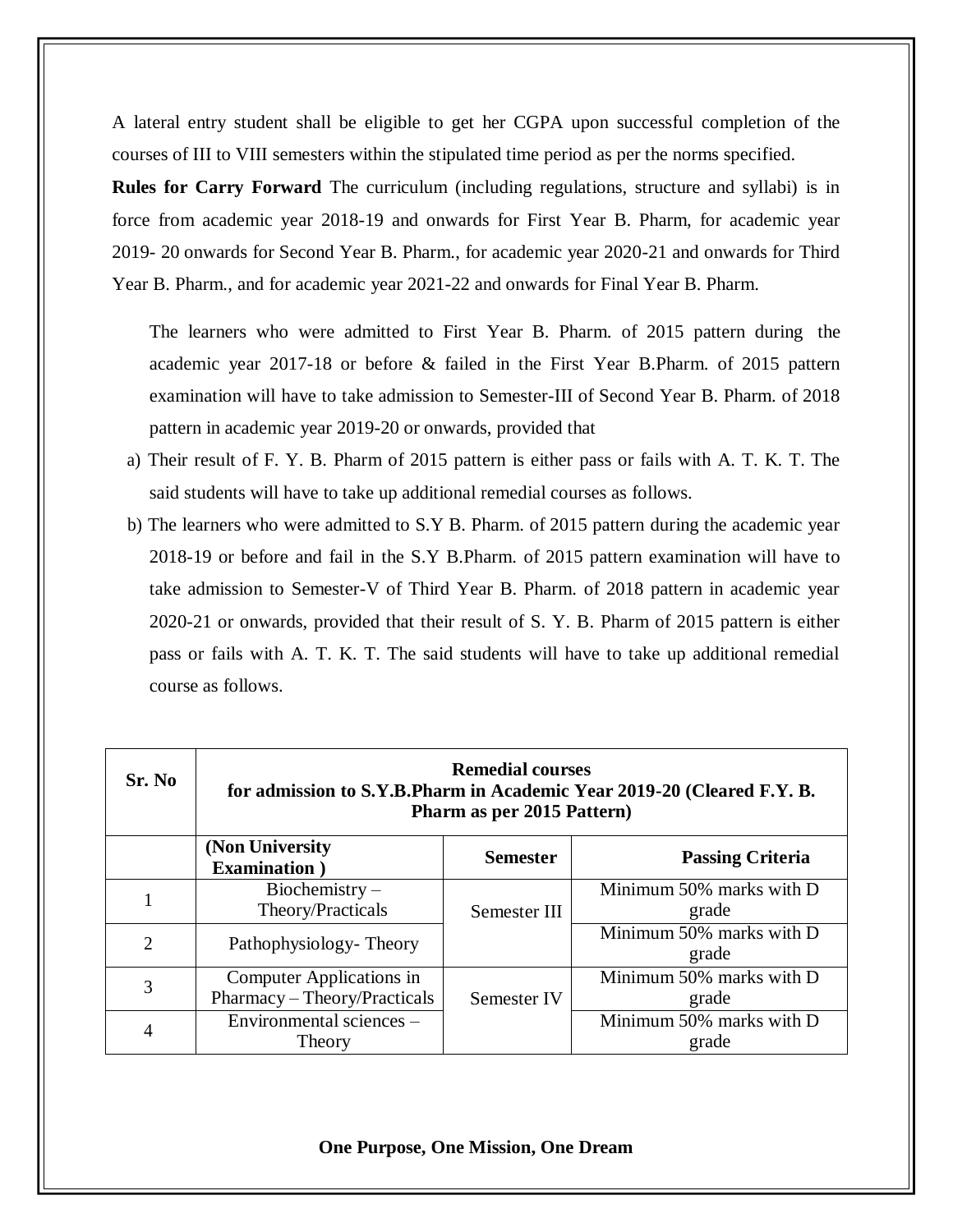| Sr.<br>N <sub>0</sub> | Remedial courses for admission to T.Y. B.Pharm in Academic Year 2020-21<br>(Cleared S. Y.B. Pharm as per 2015 Pattern) |                 |                                   |
|-----------------------|------------------------------------------------------------------------------------------------------------------------|-----------------|-----------------------------------|
|                       | (Non University Examination with 50%)<br>passing.)                                                                     | <b>Semester</b> | <b>Passing Criteria</b>           |
| 01                    | Medicinal Chemistry I – Theory/ Practical                                                                              | Semester V      | Minimum 50% marks<br>with D grade |

#### **Grading of performances**

Letter grades and grade points allocations: Based on the performances, each student shall be awarded a final letter grade at the end of the semester for each course. The letter grades and their corresponding grade points are given in Table below:

| Percentage of<br><b>Marks Obtained</b> | <b>Letter Grade</b> | <b>Grade Point</b> | <b>Performance</b> |
|----------------------------------------|---------------------|--------------------|--------------------|
| $90.00 - 100$                          |                     | 10                 | Outstanding        |
| $80.00 - 89.99$                        | A                   | 9                  | Excellent          |
| $70.00 - 79.99$                        | B                   | 8                  | Good               |
| $60.00 - 69.99$                        | $\mathsf{\Gamma}$   |                    | Fair               |
| $50.00 - 59.99$                        |                     | 6                  | Average            |
| Less than 50                           | F                   | 0                  | Fail               |
| Absent                                 | AB                  |                    | Fail               |

A learner who remains absent for any end semester examination shall be assigned a letter grade of AB and a corresponding grade point of zero. She should reappear for the said evaluation/examination in due course.

### **The Semester grade point average (SGPA)**

The performance of a student in a semester is indicated by a number called 'Semester Grade Point Average' (SGPA). The SGPA is the weighted average of the grade points obtained in all the courses by the student during the semester. For example, if a student takes five courses(Theory/Practical) in a semester with credits C1, C2, C3, C4 and C5 and the student's grade points in these courses are G1, G2, G3, G4 and G5, respectively, and then students' SGPA is equal to: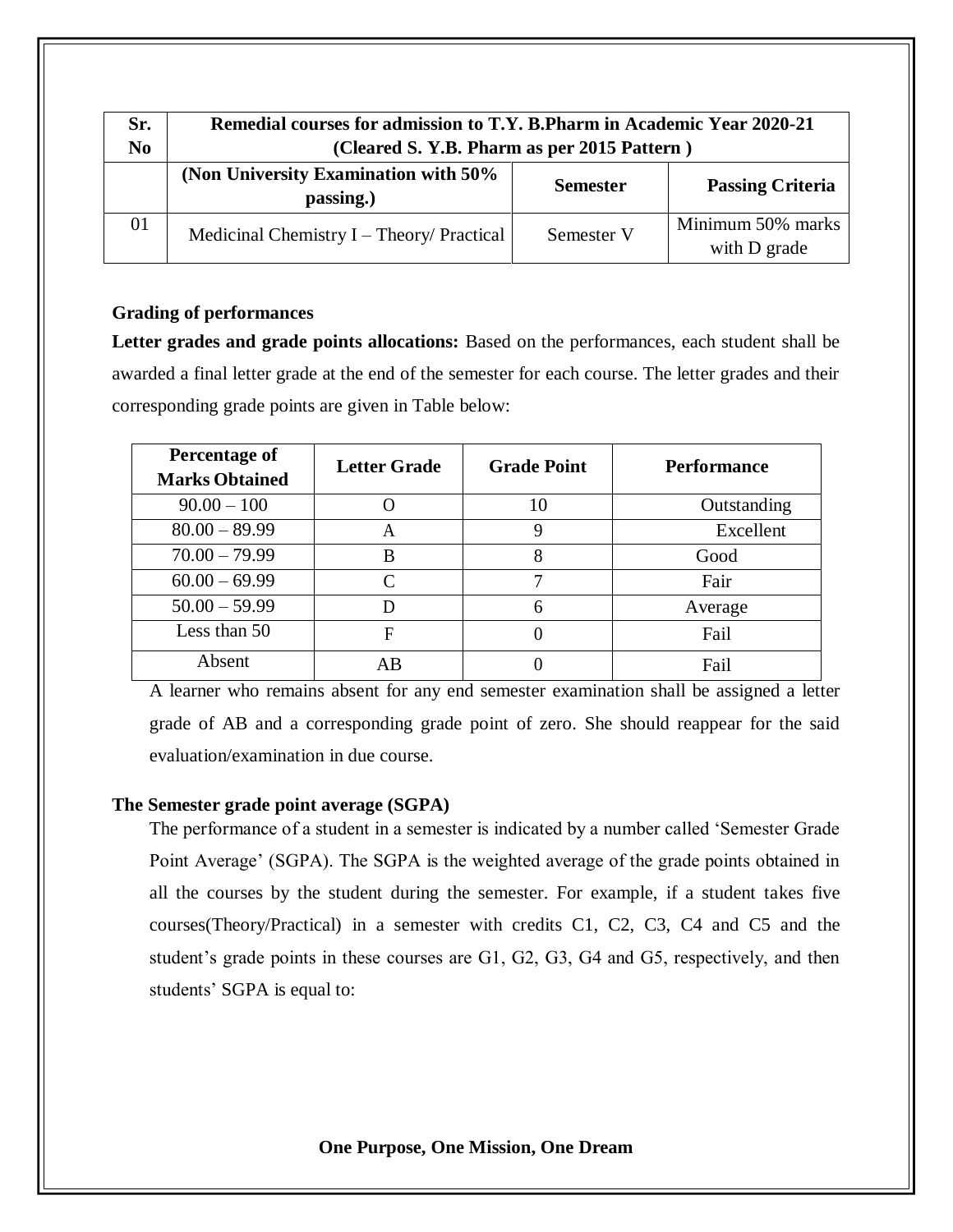$$
G_1G_1 + C_2G_2 + C_3G_3 + C_4G_4 + C_5G_5
$$
  
SGPA = C1 + C2 + C3 + C4 + C5

The SGPA is calculated to two decimal points. It should be noted that, the SGPA for any semester shall take into consideration the F and ABS grade awarded in that semester. For example if a learner has a F or ABS grade in course 4, the SGPA shall then be computed as:

$$
C1G1 + C2G2 + C3G3 + C4* ZERO + C5G5
$$
  
SGPA = 1777  
CI + C2 + C3 + C4 + C5

**Cumulative Grade Point Average (CGPA**) The CGPA is calculated with the SGPA of all the VIII semesters to two decimal points and is indicated in final grade report card/final transcript showing the grades of all VIII semesters and their courses. The CGPA shall reflect the failed statusin case of F grade(s), till the course(s) is/are passed. When the course(s) is/are passed by obtaining a pass grade on subsequent examination(s) theCGPA shall only reflect the new grade and not the fail grades earned earlier.The CGPA is calculated as:

$$
CGPA =
$$
\n
$$
CGPA =
$$
\n
$$
C1S1 + C2S2 + C3S3 + C4S4 + C5S5 + C6S6 + C7S7 + C8S8
$$
\n
$$
C1 + C2 + C3 + C4 + C5 + C6 + C7 + C8
$$

where  $C_1, C_2, C_3,...$  is the total number of credits for semester I,II,III,.... and  $S_1, S_2, S_3, \ldots$  is the SGPA of semester I,II,III,....

#### **Declaration of class**

The class shall be awarded on the basis of CGPA as follows

| First Class with Distinction | $=$ CGPA of. 7.50 and above |
|------------------------------|-----------------------------|
| <b>First Class</b>           | $=$ CGPA of. 6.00 to 7.49   |
| Second Class                 | $=$ CGPA of. 5.00 to 5.99   |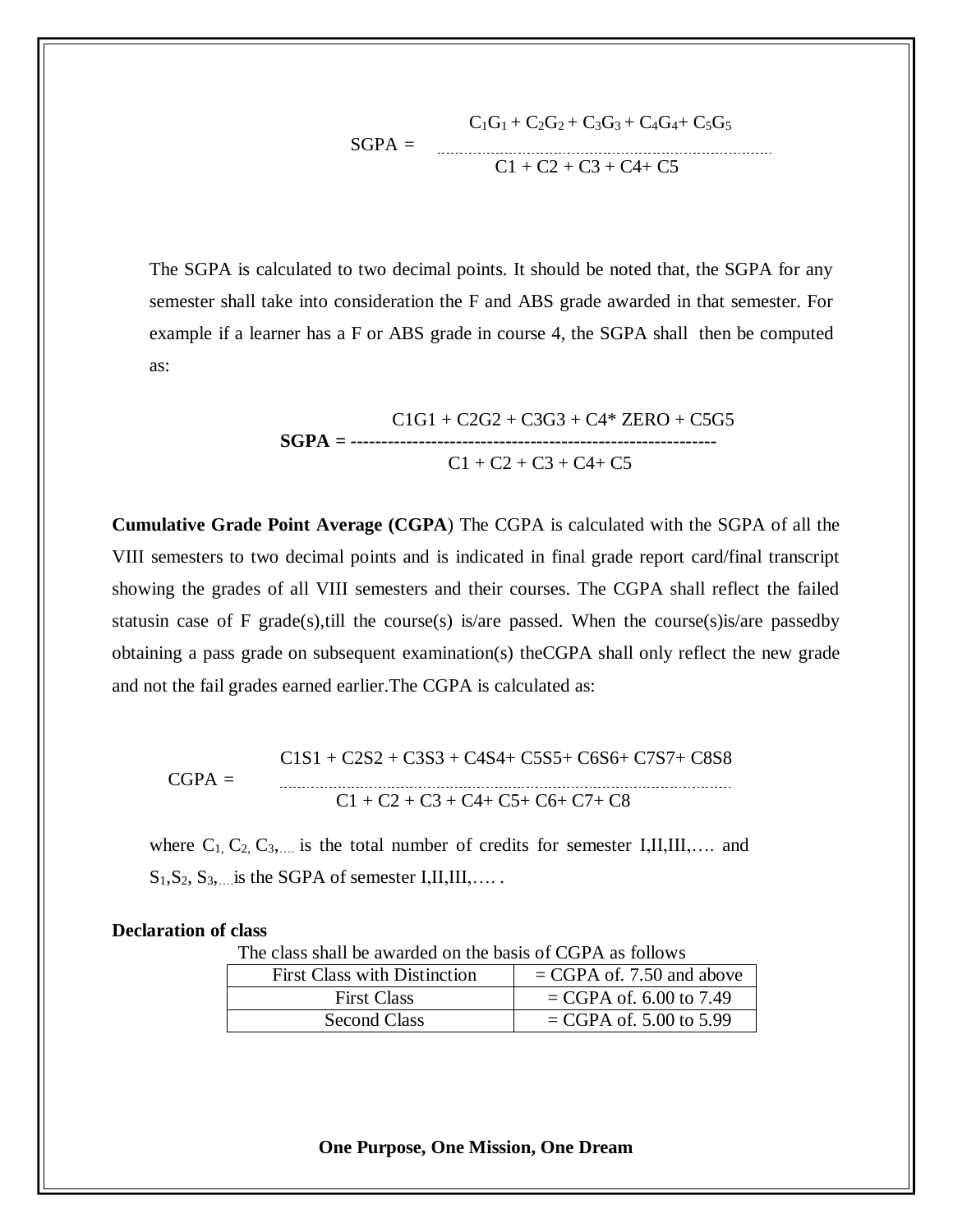#### **Project work**

All the students shall undertake a project under the supervision of a teacher and submit a report. The area of the project shall directly relate any one of the elective subject opted by the student in

semester VIII. The project shall be carried out in group not exceeding 5 in number. The project report shall be submitted in triplicate (typed & bound copy not less than 25 pages). The internal and external examiner appointed by the University shall evaluate the project at the time of the Practical examinations of other semester(s). Students shall be evaluated in groups for four hours (i.e., about half an hour for a group of five students). The projects shall be evaluated as per the criteria given below

#### *Evaluation of Dissertation Book:*

| Objective $(s)$ of the work done   | 15 Marks        |
|------------------------------------|-----------------|
| Methodology adopted                | 20 Marks        |
| <b>Results and Discussions</b>     | 20 Marks        |
| <b>Conclusions and Outcomes</b>    | 20 Marks        |
| Total                              | <b>75 Marks</b> |
| <b>Evaluation of Presentation:</b> |                 |
| Presentation of work               | 25 Marks        |
| <b>Communication skills</b>        | 20 Marks        |
| Question and answer skills         | 30 Marks        |
| Total                              | 75 Marks        |

*Explanation*: The 75 marks assigned to the dissertation book shall be same for all the students in a group. However, the 75 marks assigned for presentation shall be awarded based on the performance of individual students in the given criteria.

#### **Industrial training (Desirable)**

Every candidate shall be required to work for at least 150 hours spread over four weeks in a Pharmaceutical Industry/Hospital. It includes Production unit, Quality Control department,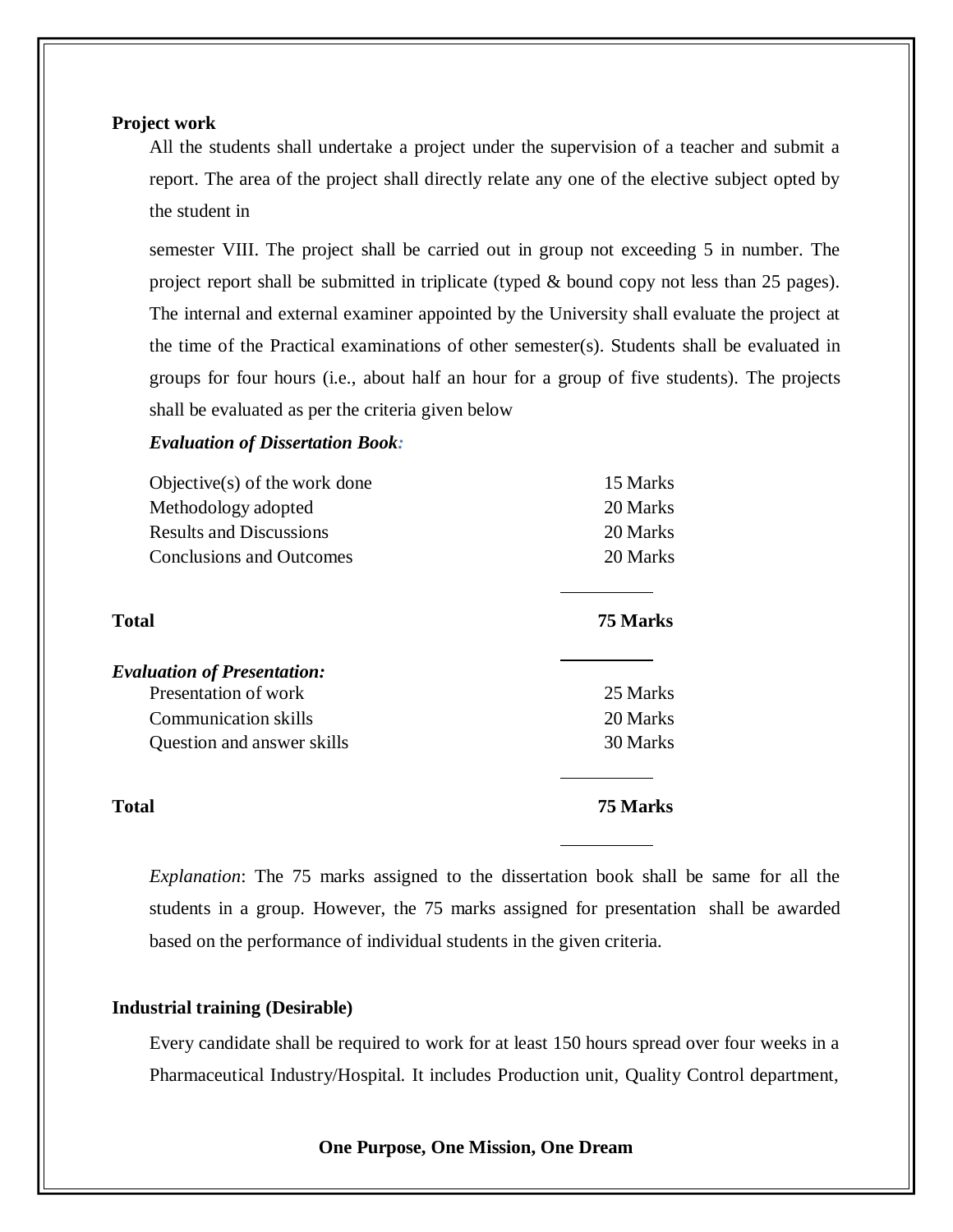Quality Assurance department, Analytical laboratory, Chemical manufacturing unit, Pharmaceutical R&D, Hospital (Clinical Pharmacy), Clinical Research Organization, Community Pharmacy, etc. After the Semester – VI and before the commencement of Semester

– VII, and shall submit satisfactory report of such work and certificate duly signed by the authority of training organization to the head of the institute.

### **AND/OR**

Every candidate shall be required to undergo any one of the Skill development modules mentioned below **(Duration – Min. 04 weeks)**

- **a)** Hands on Training (Central instrumentation lab/Machine room etc)
- **b)** UGC/AICTE recognized online courses (SWAYAM/NPTEL etc)

After the successful completion of the module the candidate shall submit satisfactory report and certificate duly signed by the authority of training organization/Head of the institute

#### **Practice School**

In the VII semester, every candidate shall undergo practice school for a period of 150 hours evenly distributed throughout the semester. The student shall opt any one of the domains for practice school declared by the program committee from time to time.

At the end of the practice school, every student shall submit a printed report (in triplicate) on the practice school she attended (not more than 25 pages). Along with the exams of semester VII, the report submitted by the student, knowledge and skills acquired by the student through practice school shall be evaluated by the subject experts at college level and grade point shall be awarded.

#### **Award of Ranks**

Ranks and Medals shall be awarded on the basis of final CGPA. However, candidates who fail in one or more courses during the B.Pharm program shall not be eligible for award of ranks. Moreover, the candidates should have completed the B. Pharm program in minimum prescribed number of years, (four years) for the award of Ranks.

#### **Award of degree**